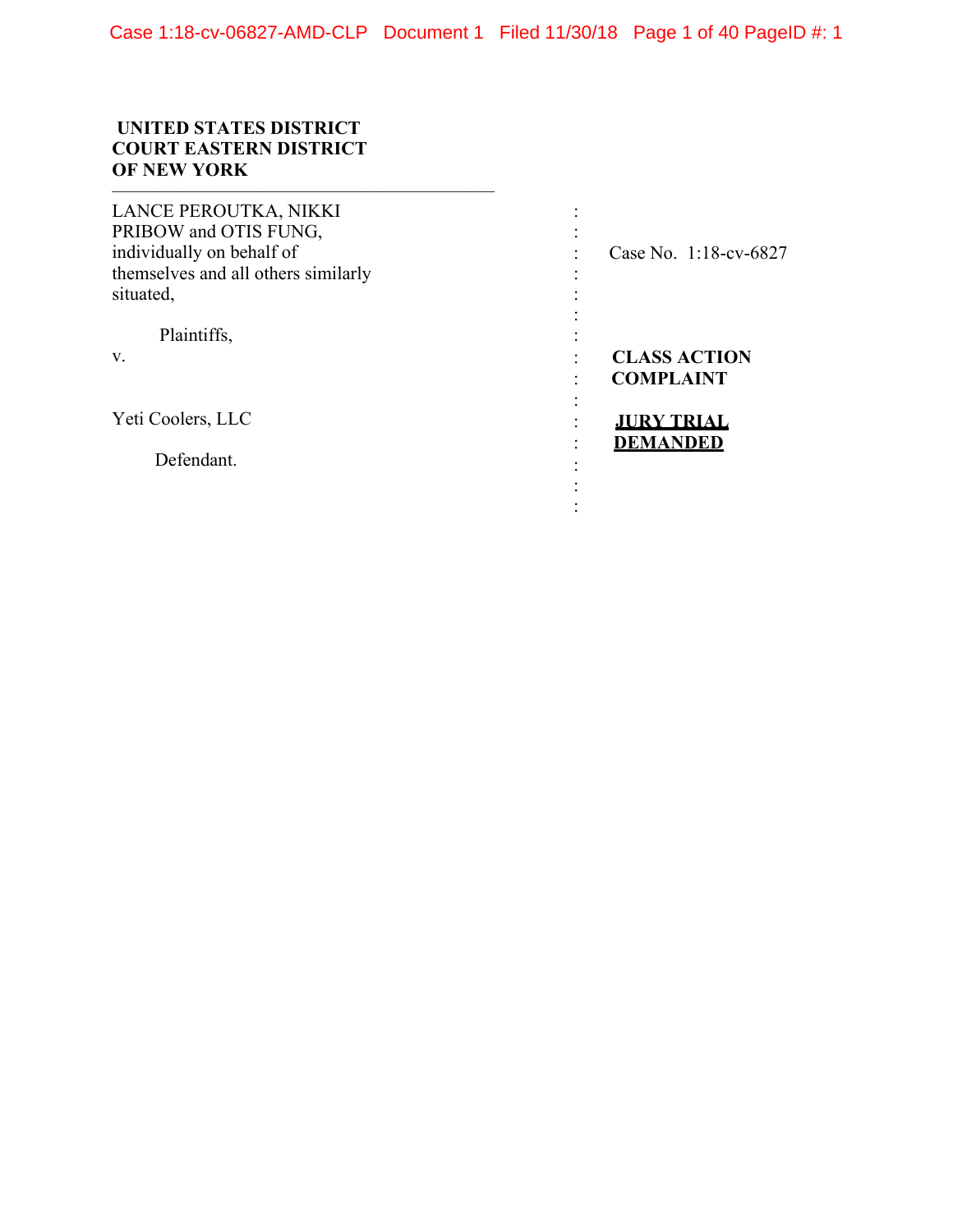Plaintiffs, Lance Peroutka and Otis Fung (hereinafter "Plaintiffs"), individually and on behalf of all others similarly situated, by their attorneys, allege the following upon information and belief, except for those allegations pertaining to Plaintiffs, which are based on personal knowledge:

### **NATURE OF THE ACTION**

1. This action seeks to remedy the deceptive and misleading business practices of Yeti Coolers, LLC (hereinafter "Defendant") with respect to the marketing and sales of the Yeti Rambler Colster product (the "Product") throughout the States of Wisconsin and New York, and throughout the United States.

2. The Product is purportedly designed and marketed as a drastic improvement over standard can and bottle coolers that keep consumers' drinks cold. Defendant claims that the Product keeps drinks cold "so long that you'll have to re-think your understanding of a few natural laws."

3. Defendant manufactures, sells, and distributes the Product using a marketing and advertising campaign centered around claims that widely appeal to outdoorsmen and women, fishermen and hunters alike. It claims the Product's so-called "Load-and-Lock Gasket" technology secures drinks in place and fits cans and bottles "like a glove—a glove with doublewall vacuum insulation," and that its "No Sweat Design keeps your hands dry while your drink stays cold."

4. However, Defendant's advertising and marketing campaign is false, deceptive, and misleading because the Product does not in fact fit cans and bottles "like a glove." Rather, the Product's design actually permits cans and bottles to easily slip out of the casing while consumers attempt to drink.

5. The friction created when the Load-and-Lock technology is used with certain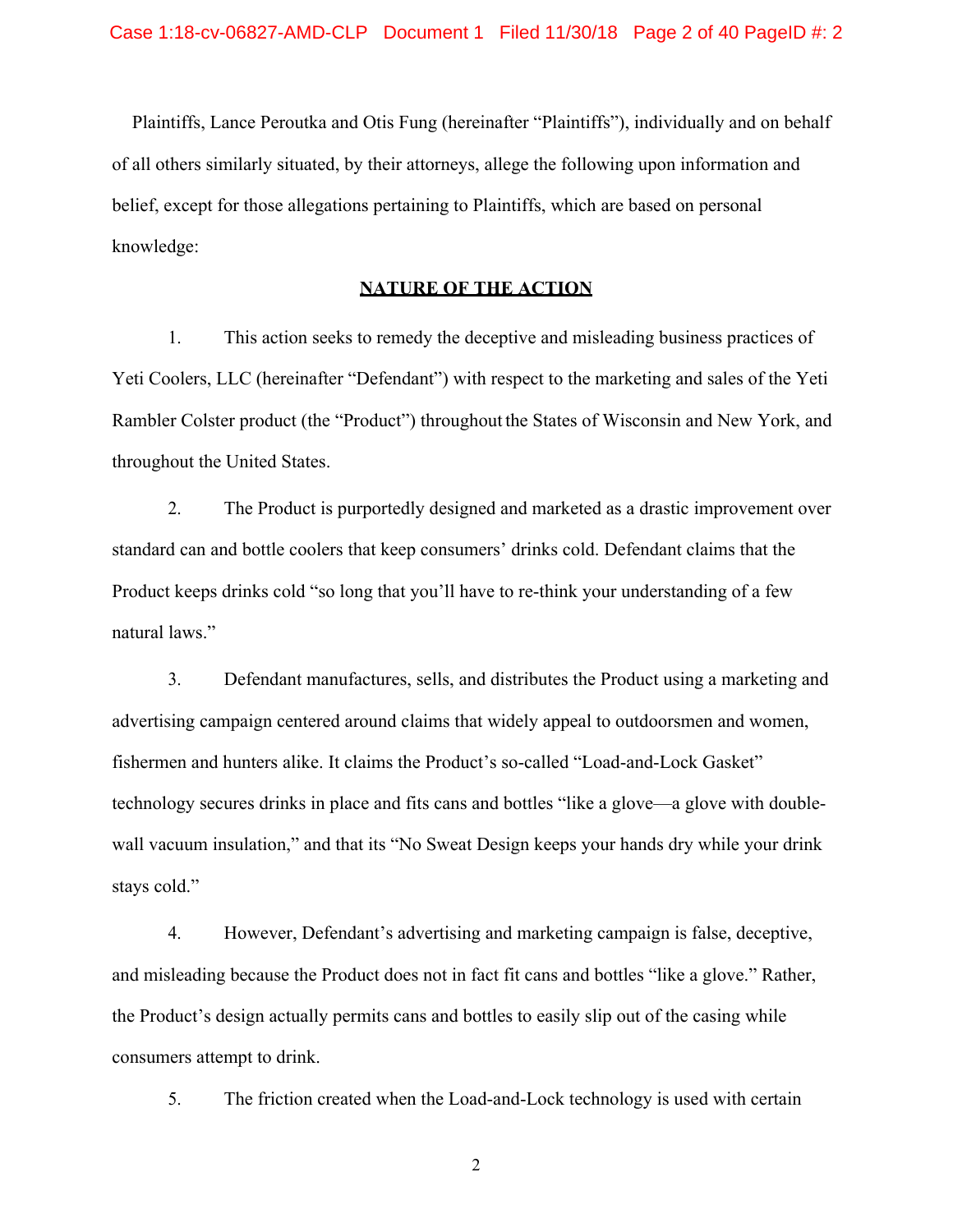# Case 1:18-cv-06827-AMD-CLP Document 1 Filed 11/30/18 Page 3 of 40 PageID #: 3

aluminum cans produces metal shavings which can be ingested by the consumer and/or produce a metallic taste.

6. Plaintiffs and those similarly situated ("Class Members") relied on Defendant's misrepresentations that the Product would fit standard 12 oz. cans and bottles without slipping out of the Product when purchasing the Product.

7. Plaintiffs and Class Members paid a premium for the Product over and above comparable cooler products that purport to keep beverages cold. Given that Plaintiffs and Class Members paid a premium for the Product based on Defendant's misrepresentations, Plaintiffs and Class Members suffered an injury in the amount of the premium paid.

8. Defendant's conduct violated and continues to violate, *inter alia*, Wisconsin Statute § 100.18, New York General Business Law §§ 349 and 350, the consumer protection statutes of all 50 states, and the Magnuson-Moss Warranty Act. Defendant breached and continues to breach its express and implied warranties regarding the Product. Defendant has been and continues to be unjustly enriched through its continued marketing and sale of the Product. Accordingly, Plaintiffs bring this action against Defendant on behalf of themselves and Class Members who purchased the Product during the applicable statute of limitations period (the "Class Period") or modified by the parties' tolling agreement.

## **FACTUAL BACKGROUND**

9. Consumers like Plaintiffs have become increasingly interested in specialty products and retail outlets that cater to and reflect their active lifestyles and love of the outdoors. Defendant capitalized on these consumers' desire for these products. They market \$300 coolers that are grizzly proof, memberships in cooperatives (e.g., REI), and cup holders that not only keep drinks cold longer, but are "rust-resistant" and maintain the stability of drinks under the most rugged of circumstances. Indeed, consumers willingly paid a premium for products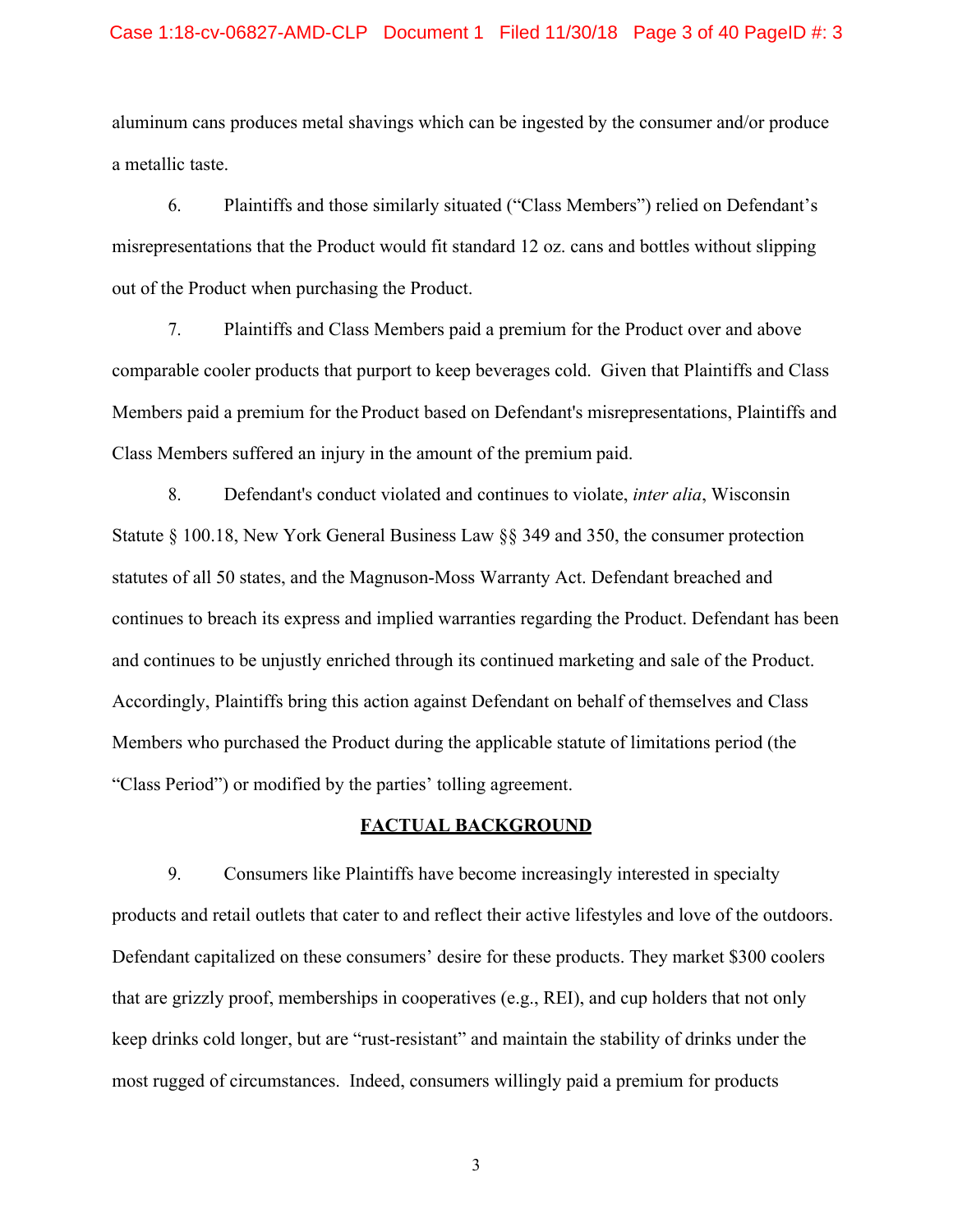# Case 1:18-cv-06827-AMD-CLP Document 1 Filed 11/30/18 Page 4 of 40 PageID #: 4

associated with the active outdoor lifestyle. Reasonable consumers, including Plaintiffs and Class Members, value the Product for important reasons, including the belief that they are not only safe, but a drastic improvement over alternative products that are not designed for the outdoors, i.e., products lacking the so-called "Load and Lock Gasket" technology.

10. Despite the Product having the problems described above, Defendant markets it as a significant improvement in holding cans and bottles. The Product's recent labeling is depicted below:



place" is false, misleading, and deceptive because the Product does not, in fact, keep bottles and cans securely in place. Yeti's own consumers have repeatedly brought this to Yeti's attention as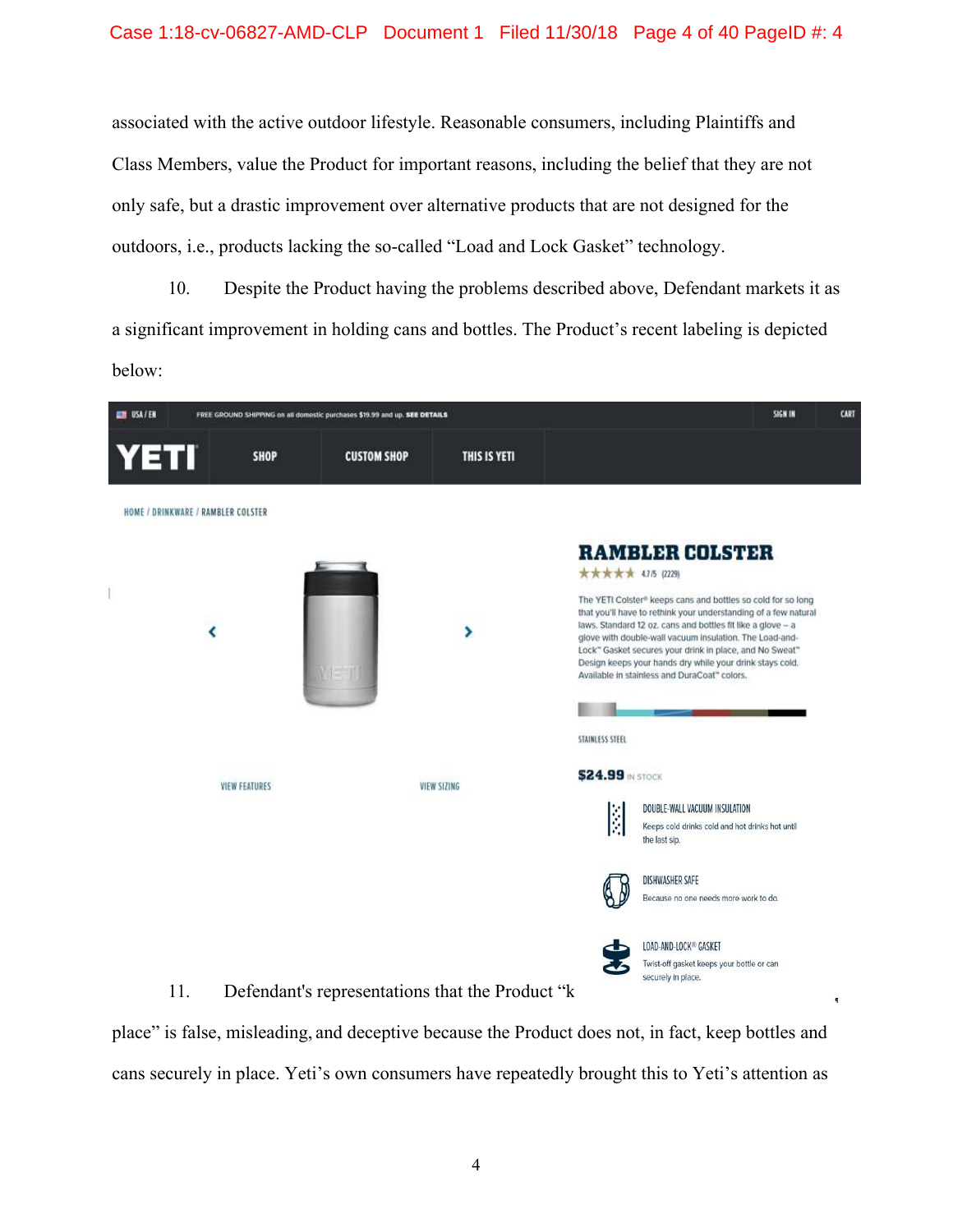### sampled below:



12. Defendant's statement about its Product would mislead a reasonable person. For example, Defendant states that the Product "fits standard 12 oz and bottles." A reasonable consumer would interpret to mean that the Product securely holds standard 12oz cans and bottles.

13. However, the Product cannot securely hold the majority of beer bottles used in the

United States, which, according to the 2017 market share of the leading domestic beer brands in the United States, are:

- A. Bud Light 18.4%
- B. Coors Light 9.6%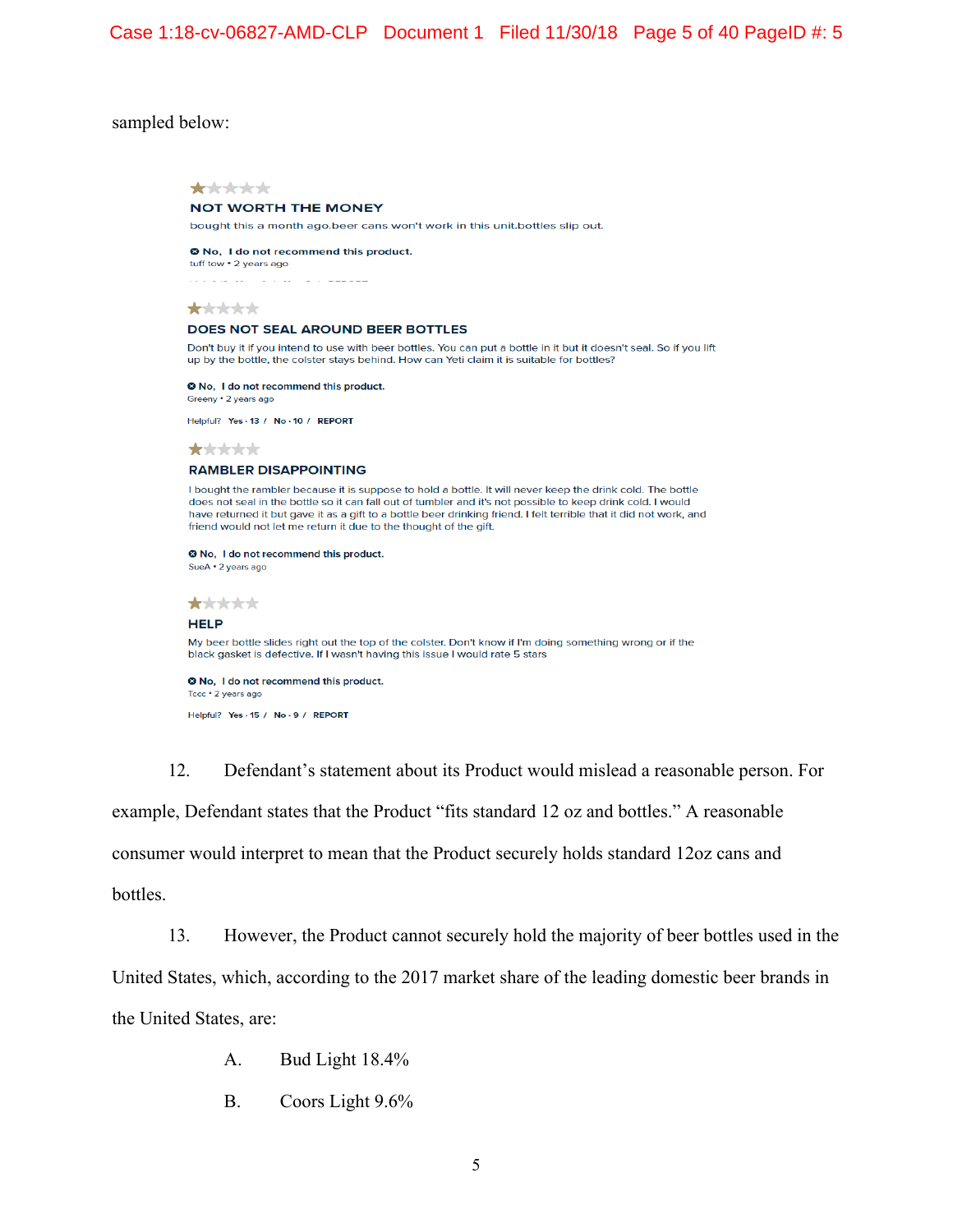- C. Miller Light 8.1%
- D. Budweiser 6.5%
- E. Michelob Ultra Light 5.7%
- F. Natural Light 3%
- G. Busch Light 7.9%
- H. Miller High Lite 1.7%
- I. Busch 1.8%
- J. Blue Moon Belgian 1.5%

14. Of the top 10, the Product cannot securely hold Bud Light, Coors Light, Budweiser, Michelob Ultra Light, Natural Light, Busch Light or Busch. This list does not include the countless craft beer bottles the Product cannot hold securely.

15. Whether Defendant's statements are deceptive is judged by whether it would deceive or mislead a reasonable person.

16. Surveys and other market research, including expert testimony Plaintiffs intend to introduce, will demonstrate that Defendant's use of the term "Load and Lock" is misleading to a reasonable consumer because the reasonable consumer believes that these terms mean what they say when used to describe goods such as the Product.

17. Consumers lack the meaningful ability to test or independently ascertain or verify whether the Product is indeed susceptible to corrosion, inter-metallic reactions, or whether it is able to secure bottles and cans, especially at the point of sale. Consumers would not know the true nature of the Product's shortcomings by simply reading the label. On the contrary, they are lured and duped into purchasing the product for an average retail price of \$24.99 based on Defendant's false representations regarding its so-called "Load and Lock" technology and resistance to rust.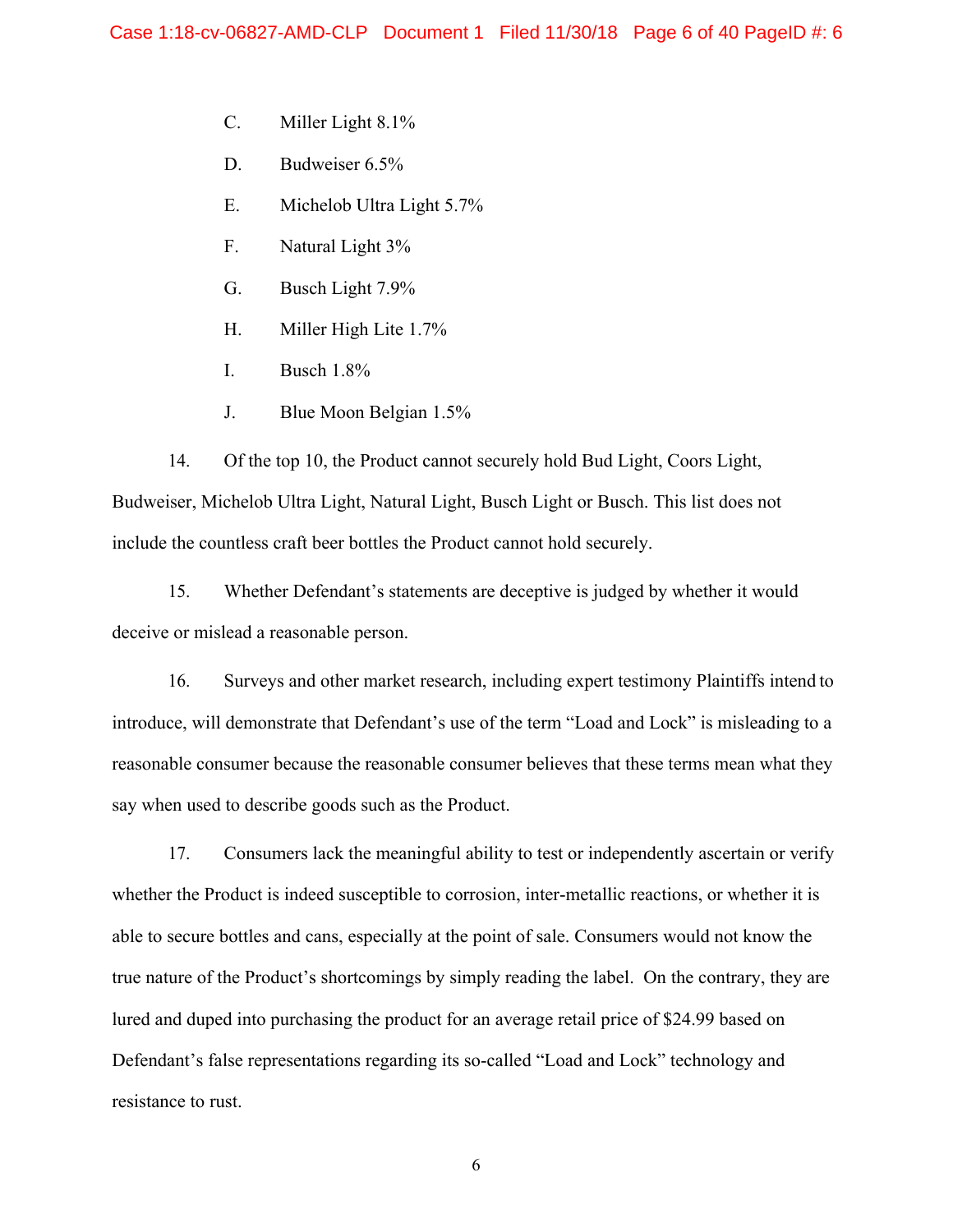# Case 1:18-cv-06827-AMD-CLP Document 1 Filed 11/30/18 Page 7 of 40 PageID #: 7

18. Discovering that bottles easily slip out of the Product or whether the Product creates a soupy mix of rusty or corrosive metal shavings when used frequently with cans (any cans) is beyond the ability of the average consumer. That is why, even though the Product touts its rust-resistant features and stability, such features are attendant with multiple qualifications and various locations on the label and website such that the reasonable consumer would not understand – nor are they expected to understand or test- whether the Product will perform as represented.

19. Moreover, the reasonable consumer is not expected or required to scour the market or test the Product in order to confirm or debunk Defendant's prominent Product claims and representations.

20. Defendant did not disclose the propensity of the Product to produce metal shavings when attempting to secure a can and it did not disclose that when drinking from bottles consumers risk the bottle slipping out and smacking them in the teeth.

21. Defendant has thus violated, *inter alia*, NY General Business Law § 392-b by: a) putting upon an article of merchandise, bottle, wrapper, package, label or other thing, containing or covering such an article, or with which such an article is intended to be sold, or is sold, a false description or other indication of or respecting the kind of such article or any part thereof; and b) selling or offering for sale an article, which to their knowledge is falsely described or indicated upon any such package, or vessel containing the same, or label thereupon, in any of the particulars specified.

22. Consumers rely on label representations and information in making purchasing decisions.

23. The marketing of the Product as capable of securing standard bottles and cans in a prominent location on the label of the Product, throughout the Class Period, evidences Defendant's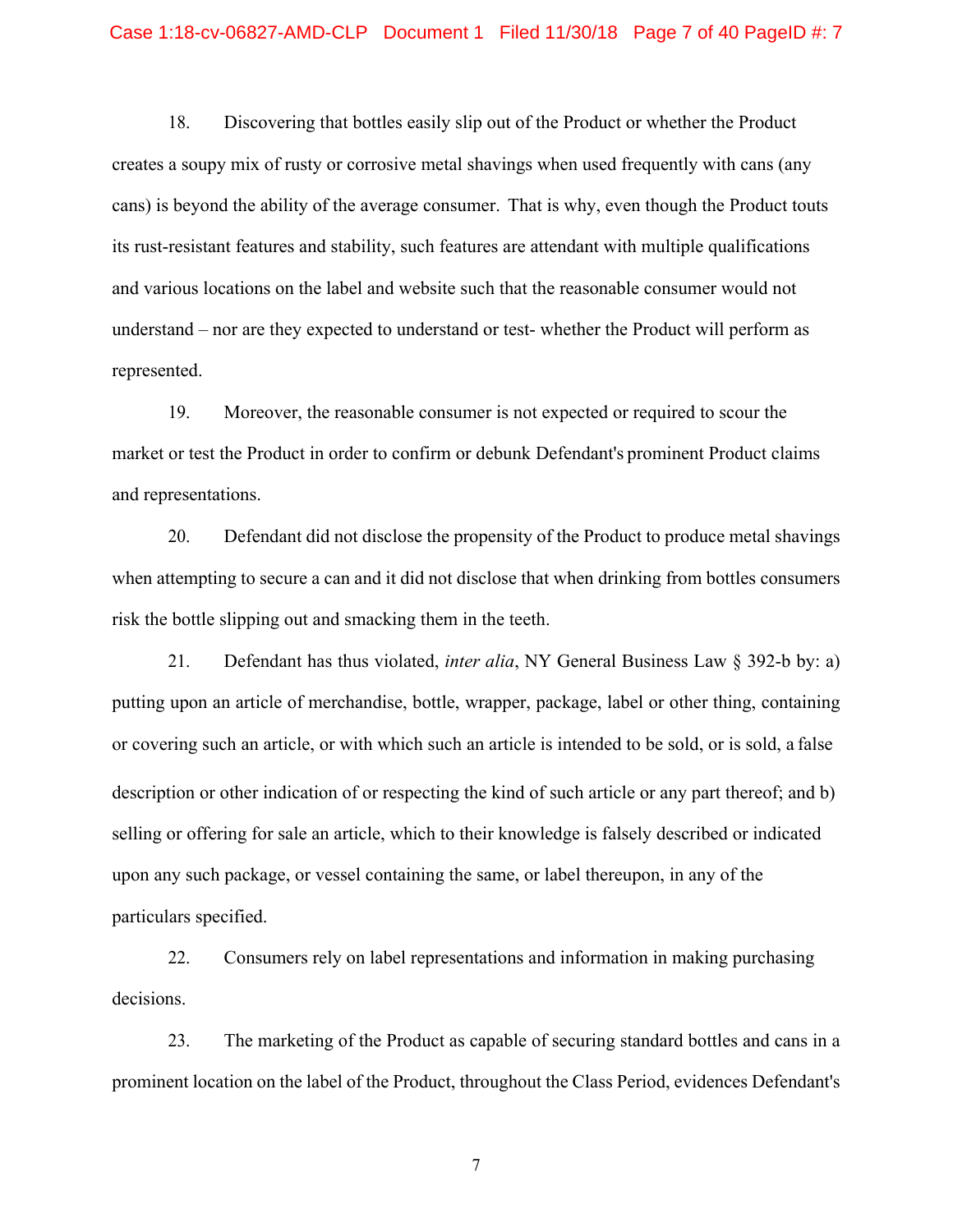awareness that such claims are material to consumers.

24. Defendant's deceptive representations and omissions are material in that a reasonable person would attach importance to such information and would be induced to act upon such information in making purchase decisions.

25. Plaintiffs and the Class members reasonably relied to their detriment on Defendant's misleading representations and omissions.

26. Plaintiffs and Class members would not have purchased the Product had they known the representation about the product were not true.

27. Defendant's false, misleading, and deceptive misrepresentations and omissions are likely to continue to deceive and mislead reasonable consumers and the general public, as they have already deceived and misled Plaintiffs and the Class members.

28. In making the false, misleading, and deceptive representations and omissions described herein, Defendant knew and intended that consumers would pay a premium for a Product labeled as capable of keeping bottles and cans "securely in place" over comparable products not so labeled.

29. As an immediate, direct, and proximate result of Defendant's false, misleading, and deceptive representations and omissions, Defendant injured Plaintiffs and the Class members in that they:

- a. Paid a sum of money for a Product that was not what Defendant represented;
- b. Paid a premium price for a Product that was not what Defendant represented;
- c. Were deprived of the benefit of the bargain because the Product they purchased was different from what Defendant warranted; and
- d. Were deprived of the benefit of the bargain because the Product they purchased had less value than what Defendant represented.

30. Had Defendant not made the false, misleading, and deceptive representations and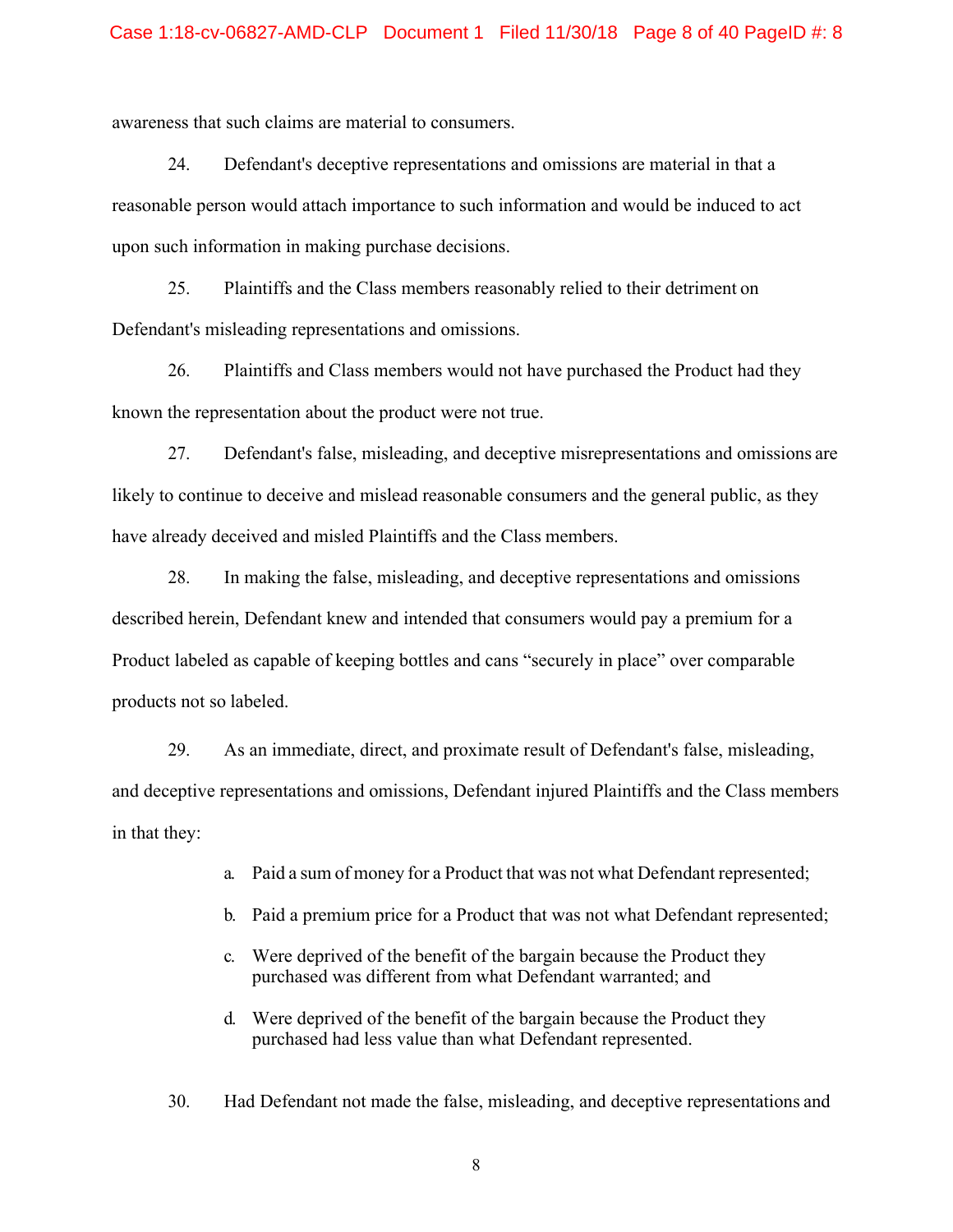#### Case 1:18-cv-06827-AMD-CLP Document 1 Filed 11/30/18 Page 9 of 40 PageID #: 9

omissions, Plaintiffs and the Class members would not have been willing to pay the same amount for the Product they purchased, and, consequently, Plaintiffs and the Class members would not have been willing to purchase the Product.

31. Plaintiffs and the Class members paid for a Product that was supposed to be safe, free of metal shavings and other corrosive material, and one capable of securing standard 12 oz. cans or bottles, but instead received a Product that places consumers in jeopardy of bodily harm, including broken teeth, property damage through spills, and ingesting unspecified and unknown quantities of metallic liquids. The Product Plaintiffs and the Class members received was worth less than the Product for which they paid.

32. Based on Defendant's misleading and deceptive representations, Defendant was able to, and did, charge a premium price for the Product over the cost of competitive products not bearing a similar label with claims of superior performance.

33. Plaintiffs and the Class members all paid money for the Product. However, Plaintiffs and the Class members did not obtain the full value of the advertised Product due to Defendant's misrepresentations and omissions. Plaintiffs and the Class members purchased, or paid more for, the Product than they would have had they known the truth about the Product. Consequently, Plaintiffs and the Class members have suffered injury in fact and lost money as a result of Defendant's wrongful conduct.

#### **JURISDICTION AND VENUE**

34. This Court has subject matter jurisdiction under the Class Action Fairness Act, 28 U.S.C. section 1332(d) in that: (1) this is a class action involving more than 100 class members; (2) Plaintiff Lance Peroutka is a citizen of the State of Wisconsin, and Plaintiff Otis Fung is a citizen of the State of New York, and Defendant is a citizen of the State of Texas; and (3) the amount in controversy is in excess of \$5,000,000, exclusive of interests and costs.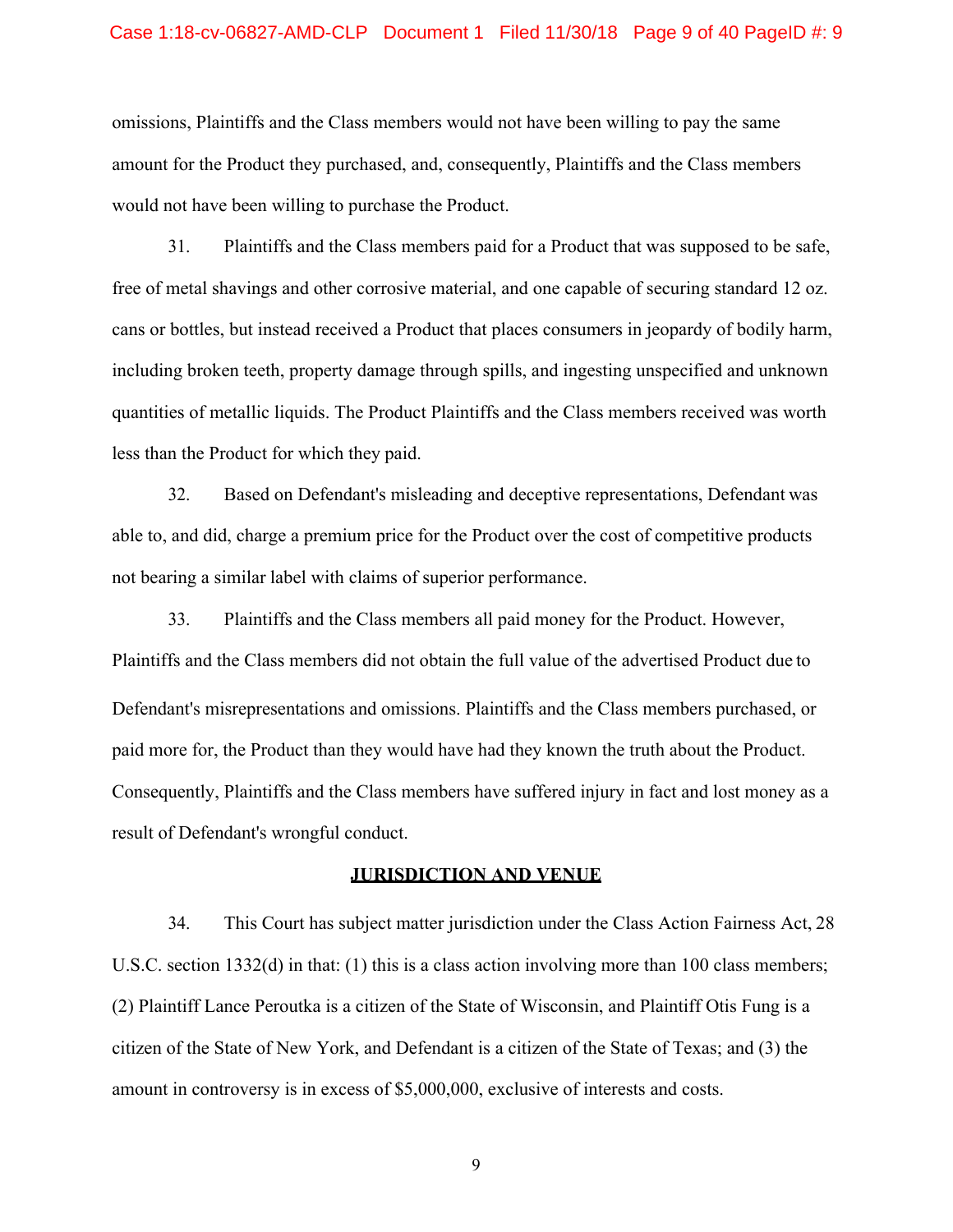35. This Court has personal jurisdiction over Defendant because Defendant conducts and transacts business in the State of New York, contracts to supply goods within the State of New York, and supplies goods within the State of New York.

36. Venue is proper because Plaintiff Otis Fung and many Class Members reside in the Eastern District of New York, and throughout the State of New York. A substantial part of the events or omissions giving rise to the classes' claims occurred in this District.

#### **PARTIES**

#### **PLAINTIFFS**

37. Plaintiffs, Lance Peroutka and Nikki Pribow, are individual consumers who, at all times material hereto, were citizens of Outagamie County, in the State of Wisconsin. Plaintiffs purchased the Product online in Wisconsin on or about October 6, 2018 from Backcounty.com. Mr. Peroutka and Ms. Pribow are married to one another.

38. The packaging of the Product Plaintiffs purchased contained the representation that the Product kept bottles or cans "securely in place" by virtue of its "Load-and-Lock Gasket" technology. Plaintiffs believed that products which are so labeled would not leak, sweat liquids, cause an inter-metallic reaction or corrosion, or slip out of the Product when consuming beverages.

39. Plaintiffs read the label of the Product and were lured in part by Yeti's representations about the technology and likewise believed that the product facilitated drinking cold beverages due to, among other things, its double-wall vacuum insulation.

40. Plaintiffs soon found out these representations were untrue, Plaintiff Peroutka found himself drinking a metallic slurry mix of metal, and suffered several "close calls" and accidents triggered by standard-sized bottles falling out of the Product.

41. Plaintiff Otis Fung is an individual consumer who, at all relevant times hereto,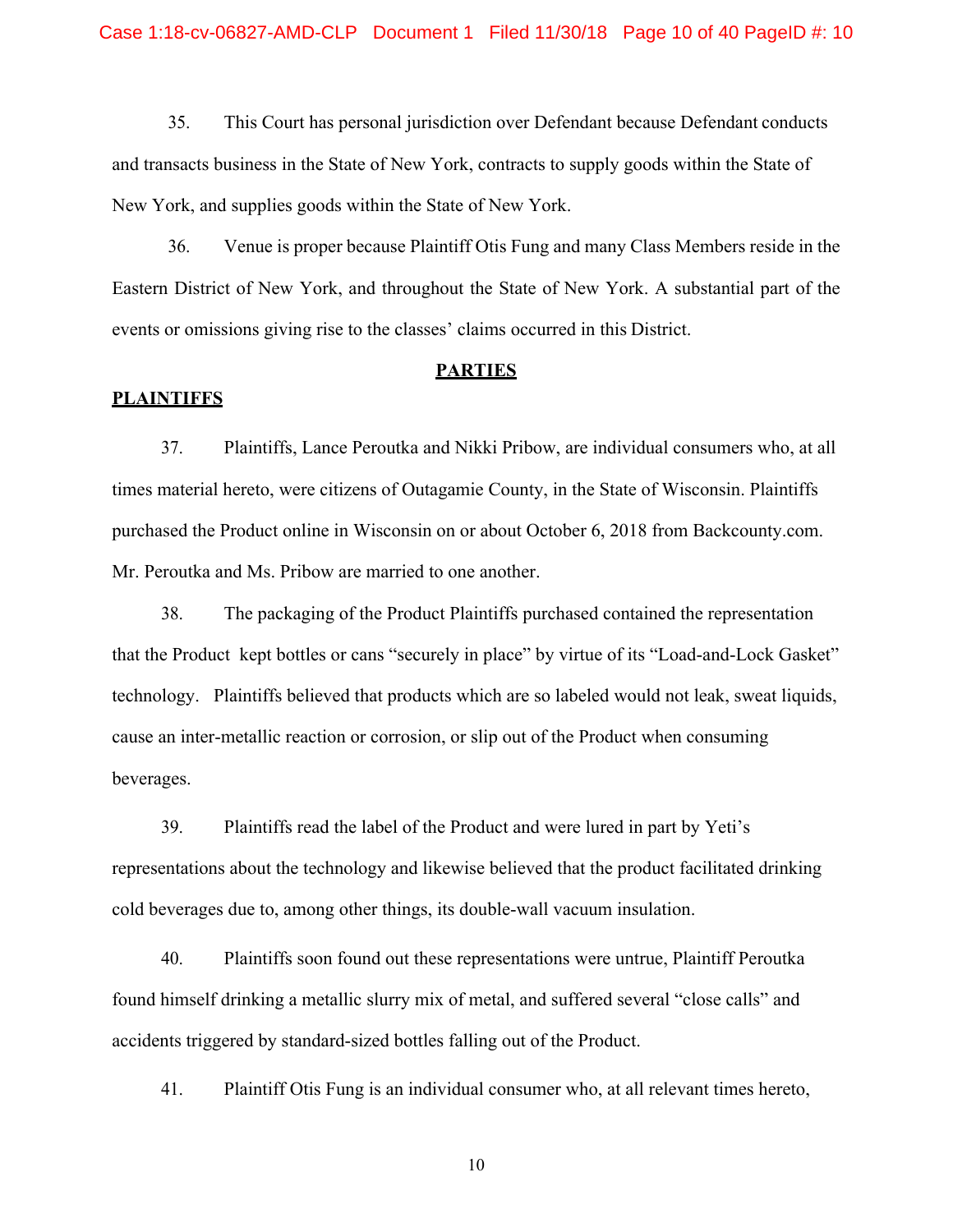#### Case 1:18-cv-06827-AMD-CLP Document 1 Filed 11/30/18 Page 11 of 40 PageID #: 11

was a citizen of the borough of Brooklyn, in the State of New York. Plaintiff purchased the Product on or about April 20, 2018 on online retailer Amazon's website.

42. Mr. Fung, like Mr. Peroutka and Ms. Pribow, read and relied on the representations on the product's label, as advertised in various retail and online stores, and assumed the product would securely hold bottles and cans and be safe due to the Product's advertised "Load-And-Lock Gasket" technology. Soon after he purchased the Product, Mr. Fung, placed a standard 12 oz. bottle of beer into the Product. The beer bottle slipped from the Product. This was not an isolated incident as the Product consistently fails to perform as advertised.

43. Had Defendant not made the false, misleading, and deceptive representation that the Product kept bottles or cans "securely in place" by virtue of its "Load-and-Lock Gasket" technology, Plaintiffs would not have been willing to pay the same amount for the Product, and, consequently, they would not have been willing to purchase the Product. Plaintiffs purchased, purchased more of, and/or paid more for, the Product than they would have had they known the truth about the Product. The Product Plaintiffs received was worth less than the Product for which they paid. Plaintiffs were injured in fact and lost money as a result of Defendant's improper conduct.

#### **DEFENDANT**

44. Defendant, Yeti, is a corporation with its principal place of business at 5301 Southwest Parkway, Suite 200, in Austin, TX 78735. Defendant manufactures, markets, advertises and distributes the Product throughout the United States. Defendant created and/or authorized the false, misleading and deceptive advertisements, packaging and labeling for the Product.

### **CLASS ALLEGATIONS**

45. Plaintiffs bring this matter on behalf of themselves and those similarly situated.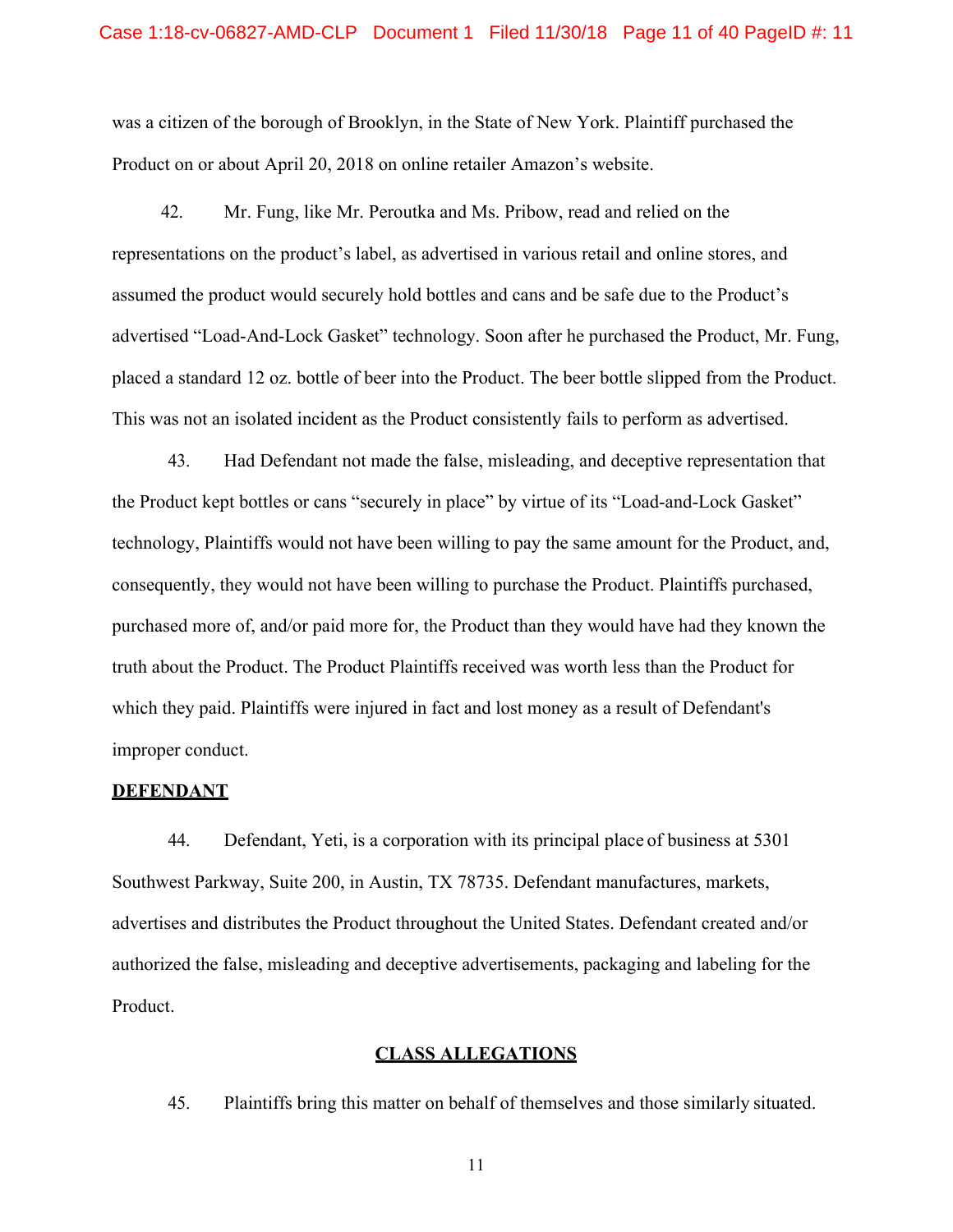#### Case 1:18-cv-06827-AMD-CLP Document 1 Filed 11/30/18 Page 12 of 40 PageID #: 12

As detailed at length in this Complaint, Defendant orchestrated deceptive marketing and labeling practices. Defendant's customers were uniformly impacted by and exposed to this misconduct. Accordingly, this Complaint is uniquely situated for class-wide resolution, including injunctive relief.

46. The Class is defined as all consumers who purchased the Product anywhere in the United States during the Class Period (the "Plaintiffs" or "Class").

47. Plaintiff Fung also seeks certification, to the extent necessary or appropriate, of a subclass of individuals who purchased the Product in the State of New York at any time during the Class Period (the "New York Subclass").

48. Plaintiffs Peroutka and Pribow also seek certification, to the extent necessary or appropriate, of a subclass of individuals who purchased the Product in the State of Wisconsin at any time during the Class Period (the "Wisconsin Subclass").

49. The Class and the New York and Wisconsin Subclasses shall be referred to collectively throughout the Complaint as the Class.

50. The Class is properly brought and should be maintained as a class action under Rule 23(a), satisfying the class action prerequisites of numerosity, commonality, typicality, and adequacy because:

51. Numerosity: Class Members are so numerous that joinder of all members is impracticable. Plaintiffs believe that there are thousands of consumers who are Class Members described above who have been damaged by Defendant's deceptive and misleading practices.

52. Commonality: The questions of law and fact common to the Class Members which predominate over any questions which may affect individual Class Members include, but are not limited to:

a. Whether Defendant is responsible for the conduct alleged herein which was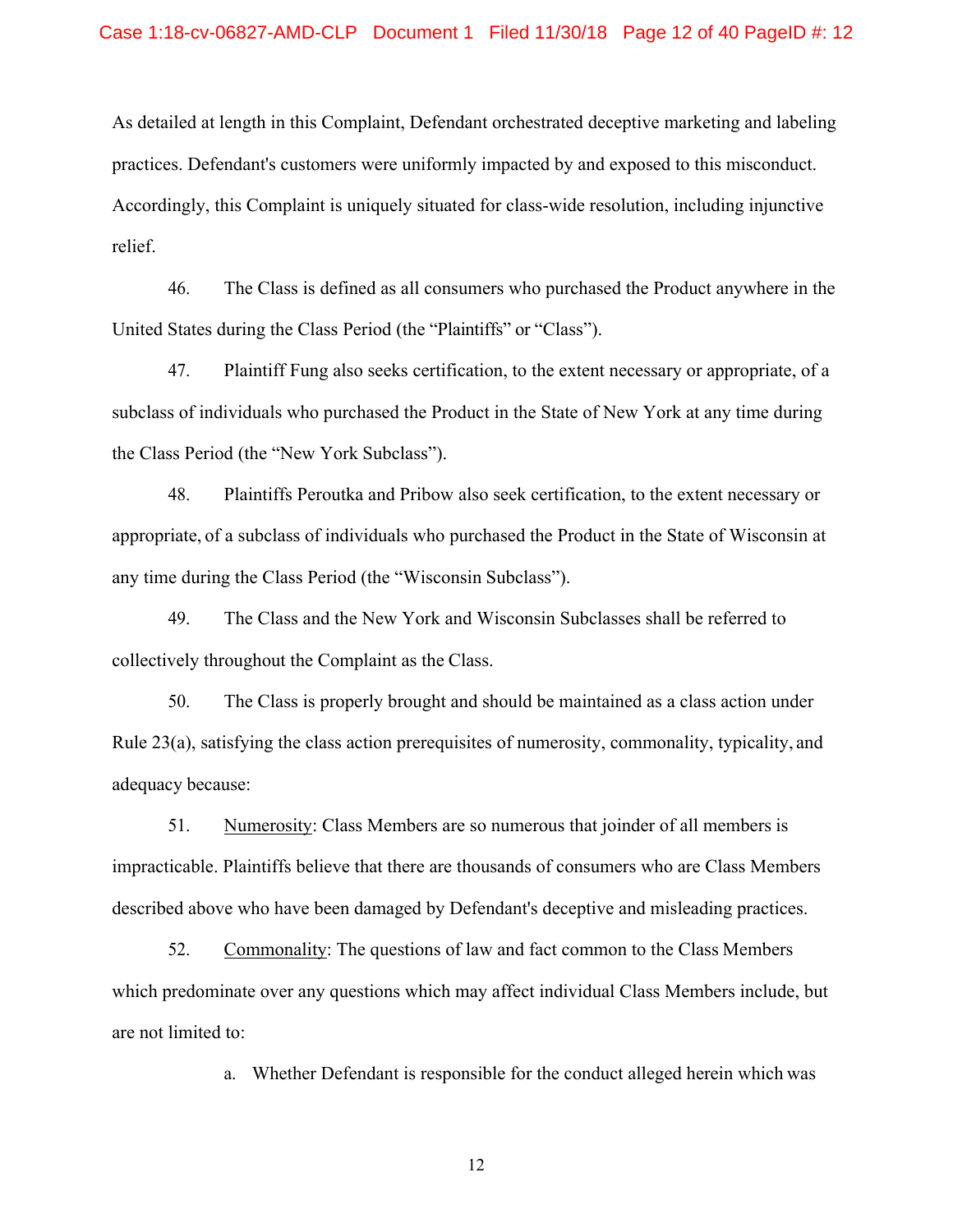uniformly directed at all consumers who purchased the Product;

- b. Whether Defendant's misconduct set forth in this Complaint demonstrates that Defendant has engaged in unfair, fraudulent, or unlawful business practices with respect to the advertising, marketing, and sale of its Product;
- c. Whether Defendant made false and/or misleading statements to the Class and the public concerning the contents of its Product;
- d. Whether Defendant's false and misleading statements concerning its Product was likely to deceive the public;
- e. Whether Plaintiffs and the Class are entitled to injunctive relief;
- f. Whether Plaintiffs and the Class are entitled to money damages under the same causes of action as the other Class Members.

53. Typicality: Plaintiffs are members of the Class. Plaintiffs' claims are typical of the claims of each Class Member in that every member of the Class was susceptible to the same deceptive, misleading conduct and purchased the Defendant's Product. Plaintiffs are entitled to relief under the same causes of action as the other Class Members.

54. Adequacy: Plaintiffs are adequate Class representatives because their interests do not conflict with the interests of the Class Members they seek to represent; their consumer fraud claims are common to all members of the Class and they have a strong interest in vindicating their rights; they have retained counsel competent and experienced in complex class action litigation and they intend to vigorously prosecute this action. Plaintiffs have no interests which conflict with those of the Class. The Class Members' interests will be fairly and adequately protected by Plaintiffs and their counsel. Defendant has acted in a manner generally applicable to the Class, making relief appropriate with respect to Plaintiffs and the Class Members. The prosecution of separate actions by individual Class Members would create a risk of inconsistent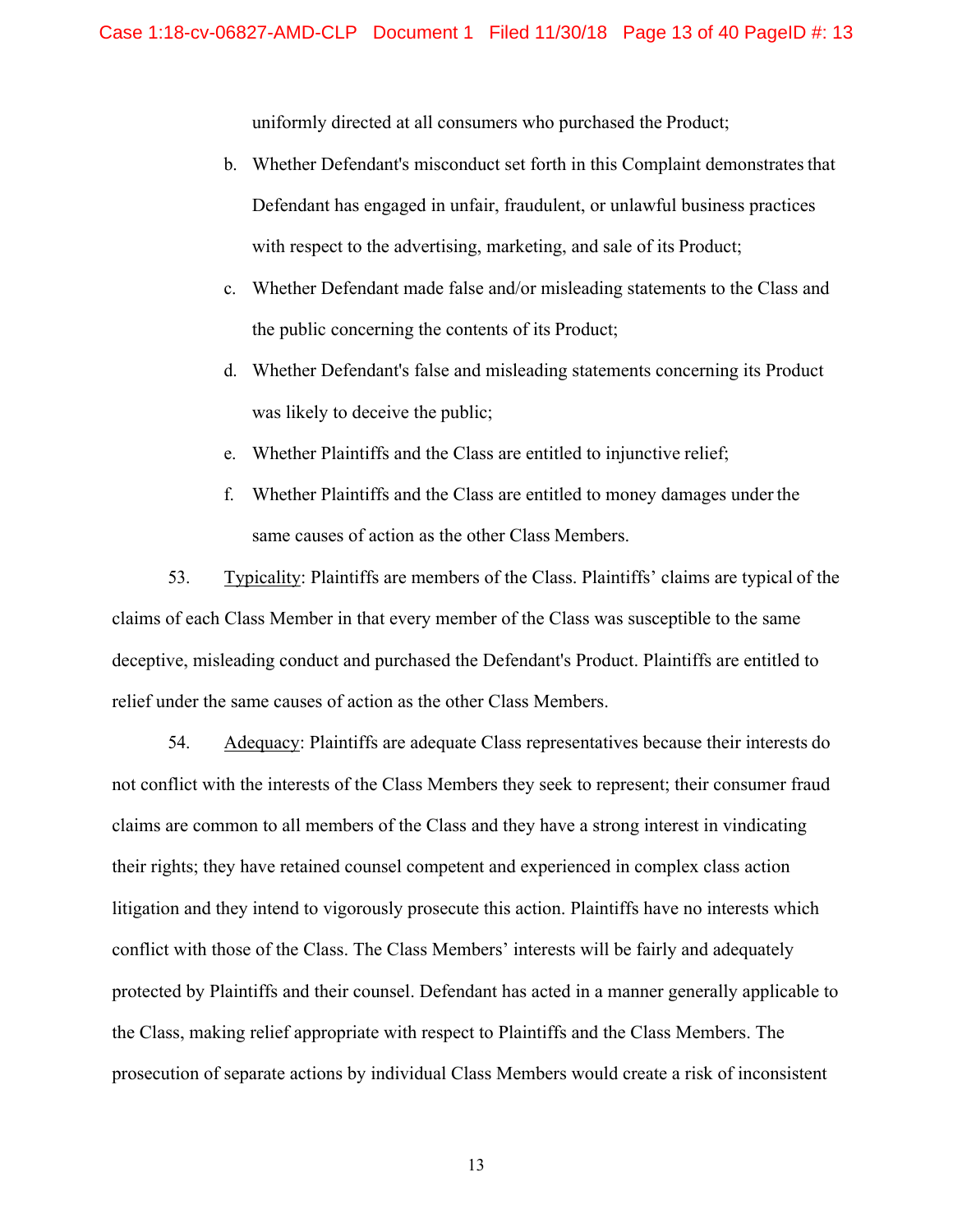and varying adjudications.

55. Predominance: Pursuant to Rule 23(b)(3), common issues of law and fact identified above predominate over any other questions affecting only individual members of the Class. The Class issues fully predominate over any individual issue because no inquiry into individual conduct is necessary; all that is required is a narrow focus on Defendant's deceptive and misleading marketing and labeling practices.

56. Superiority: A class action is superior to the other available methods for the fair and efficient adjudication of this controversy because:

- a. The joinder of thousands of individual Class Members is impracticable, cumbersome, unduly burdensome, and a waste of judicial and/or litigation resources;
- b. The individual claims of the Class Members may be relatively modest compared with the expense of litigating the claim, thereby making it impracticable, unduly burdensome, and expensive—if not totally impossible—to justify individual actions;
- c. When Defendant's liability has been adjudicated, all Class Members' claims can be determined by the Court and administered efficiently in a manner far less burdensome and expensive than if it were attempted through filing, discovery, and trial of all individual cases;
- d. This class action will promote orderly, efficient, expeditious, and appropriate adjudication and administration of Class claims;
- e. Plaintiffs know of no difficulty to be encountered in the management of this action that would preclude its maintenance as a class action;
- f. This class action will assure uniformity of decisions among Class Members;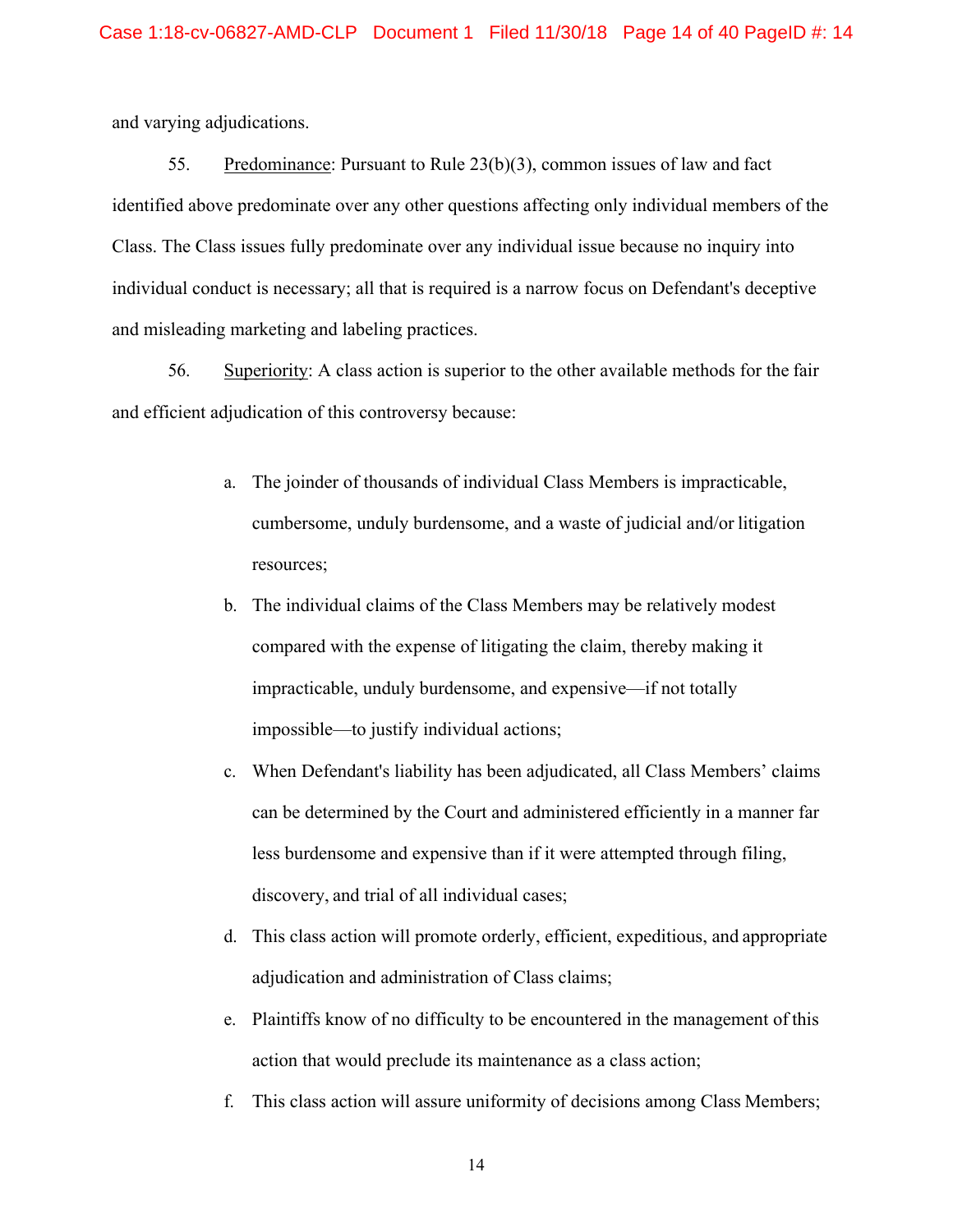- g. The Class is readily definable and prosecution of this action as a class action will eliminate the possibility of repetitious litigation;
- h. Class Members' interests in individually controlling the prosecution of separate actions is outweighed by their interest in efficient resolution by single class action; and
- i. It would be desirable to concentrate in this single venue the litigation of all plaintiffs who were induced by Defendant's uniform false advertising to purchase its Product.

57. Accordingly, this Class is properly brought and should be maintained as a class action under Rule 23(b)(3) because questions of law or fact common to Class Members predominate over any questions affecting only individual members, and because a class action is superior to other available methods for fairly and efficiently adjudicating this controversy.

## **INJUNCTIVE CLASS RELIEF**

58. Rules 23(b)(1) and (2) contemplate a class action for purposes of seeking classwide injunctive relief. Here, Defendant has engaged in conduct resulting in misleading consumers about key features and benefits of its Product related to its ability to secure bottles and cans. Since Defendant's conduct has been uniformly directed at all consumers in the United States, and the conduct continues presently, injunctive relief on a class-wide basis is a viable and suitable solution to remedy Defendant's continuing misconduct. Plaintiffs would purchase the Product again if the Product's label or design was changed so that they rely on the Product's representations regarding its ability to secure bottles and cans without placing consumers in jeopardy of injury or property damage, and regarding its resistant to rust and/or corrosion.

59. The injunctive Class is properly brought and should be maintained as a class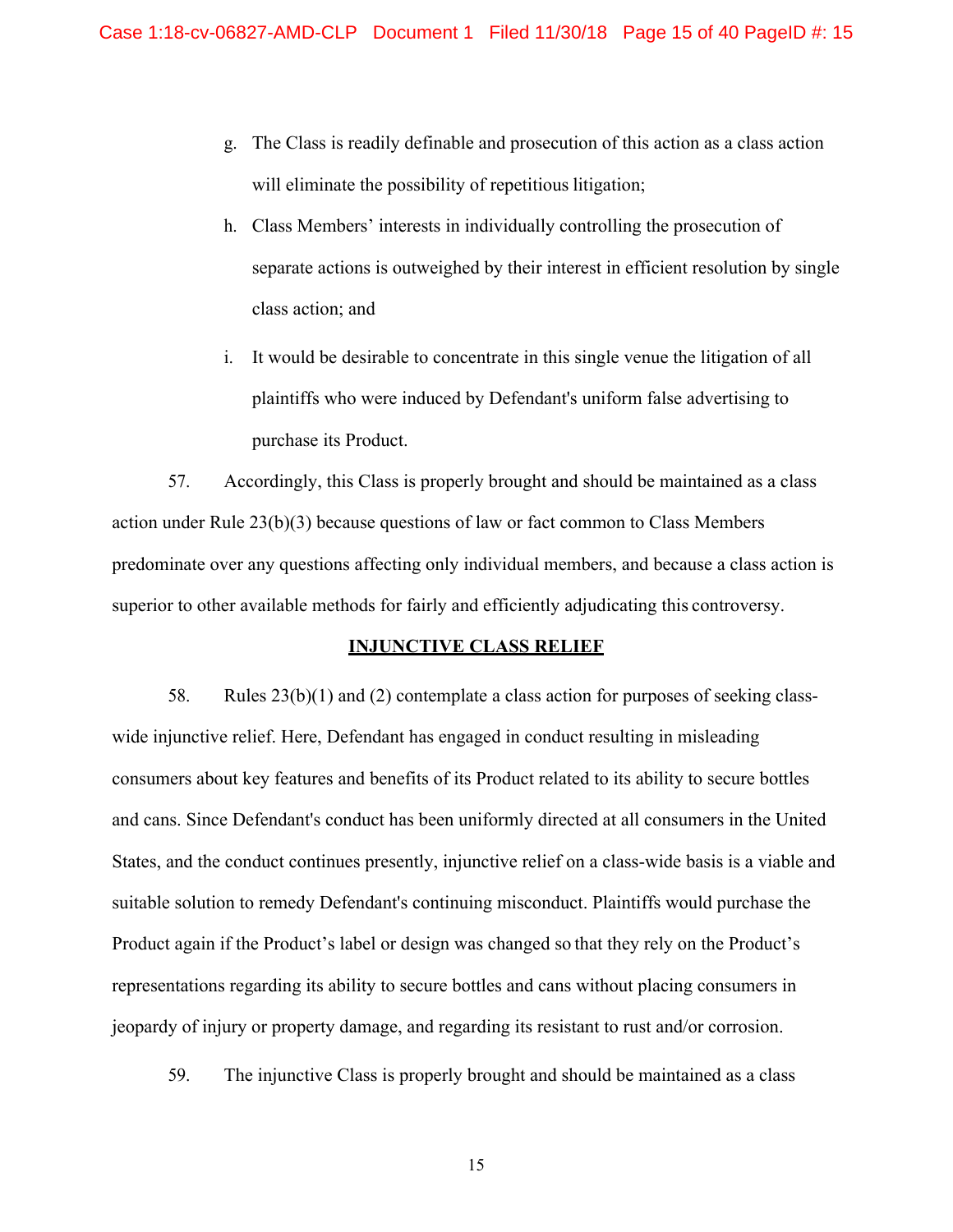action under Rule 23(a), satisfying the class action prerequisites of numerosity, commonality, typicality, and adequacy because:

- a. Numerosity: Individual joinder of the injunctive Class Members would be wholly impracticable. Defendant's Product has been purchased by thousands of people throughout the United States;
- b. Commonality: Questions of law and fact are common to members of the Class. Defendant's misconduct was uniformly directed at all consumers. Thus, all members of the Class have a common cause against Defendant to stop its misleading conduct through an injunction. Since the issues presented by this injunctive Class deal exclusively with Defendant's misconduct, resolution of these questions would necessarily be common to the entire Class. Moreover, there are common questions of law and fact inherent in the resolution of the proposed injunctive class, including, *inter alia*:
	- i. Resolution of the issues presented in the  $23(b)(3)$  class;
	- ii. Whether members of the Class will continue to suffer harm by virtue of Defendant's deceptive product marketing and labeling; and
	- iii. Whether, on equitable grounds, Defendant should be prevented from continuing to deceptively mislabel its Product as "rustresistant" and capable of securing bottles and cans through its "Load-and-Lock Gasket technology.
- c. Typicality: Plaintiffs claims are typical of the claims of the injunctive Class because her claims arise from the same course of conduct (i.e. Defendant's deceptive and misleading marketing, labeling, and advertising practices).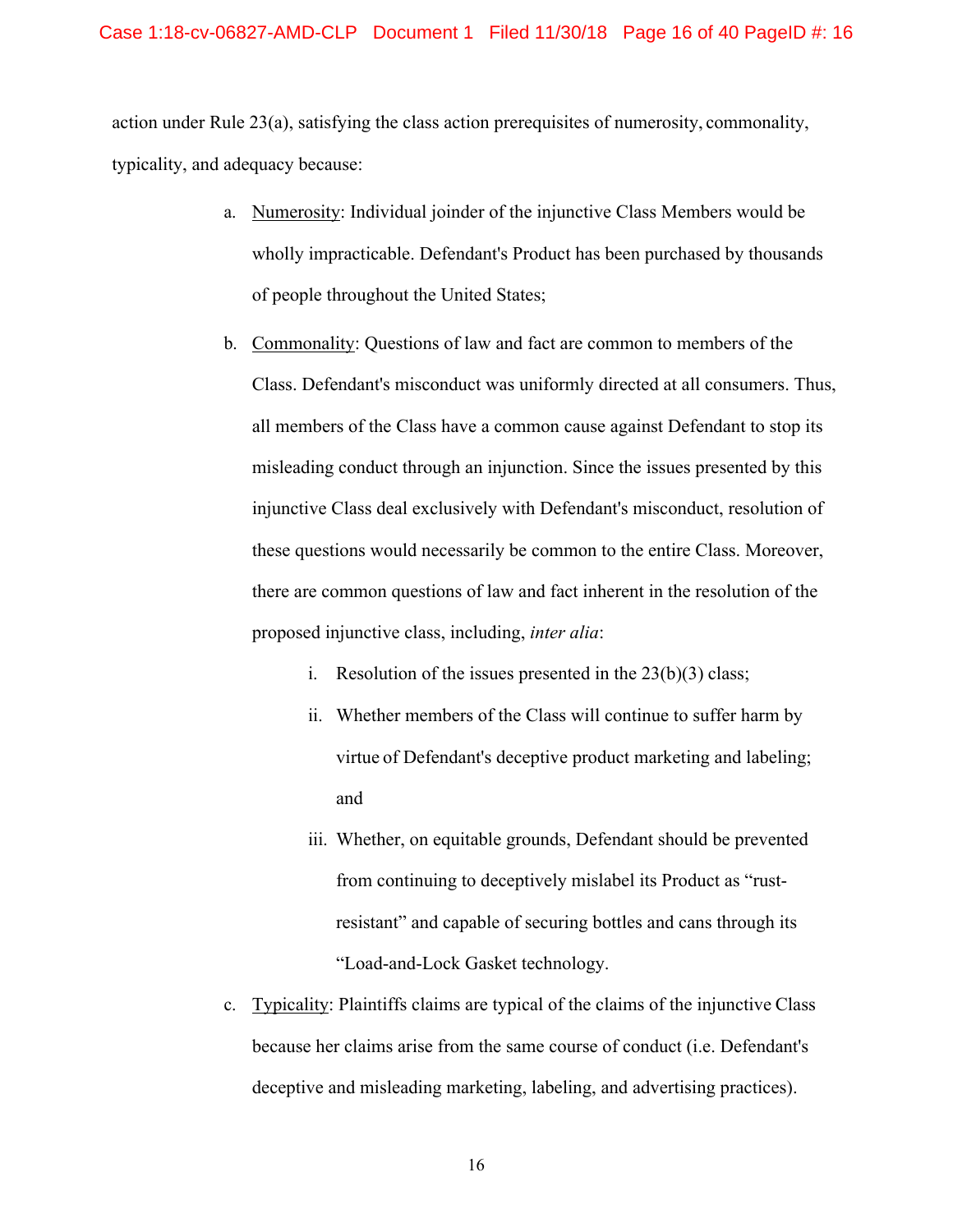Plaintiffs are typical representatives of the Class because, like all members of the injunctive Class, they purchased Defendant's Product which was sold unfairly and deceptively to consumers throughout the United States.

d. Adequacy: Plaintiffs will fairly and adequately represent and protect the interests of the injunctive Class. Their consumer protection claims are common to all members of the injunctive Class and they have a strong interest in vindicating their rights. In addition, Plaintiffs and the Class are represented by counsel who is competent and experienced in both consumer protection and class action litigation.

60. The injunctive Class is properly brought and should be maintained as a class action under Rule 23(b)(2) because Plaintiffs seek injunctive relief on behalf of the Class Members on grounds generally applicable to the entire injunctive Class. Certification under Rule 23(b)(2) is appropriate because Defendant has acted or refused to act in a manner that applies generally to the injunctive Class (i.e. Defendant has marketed its Product using the same misleading and deceptive labeling to all of the Class Members). Any final injunctive relief or declaratory relief would benefit the entire injunctive Class as Defendant would be prevented from continuing its misleading and deceptive marketing practices and would be required to honestly disclose to consumers the potential for injury and/or property damage in connection with its Product. Plaintiffs would purchase the Product again if the Product was re-designed to prevent rust and bottles from slipping out of the Product, or changed so that their bottles and cans are indeed securely locked into place.

# **FIRST CAUSE OF ACTION VIOLATION OF NEW YORK GBL § 349 (On Behalf of Plaintiffs and New York Subclass Members)**

61. Plaintiffs repeat and reallege each and every allegation contained in all the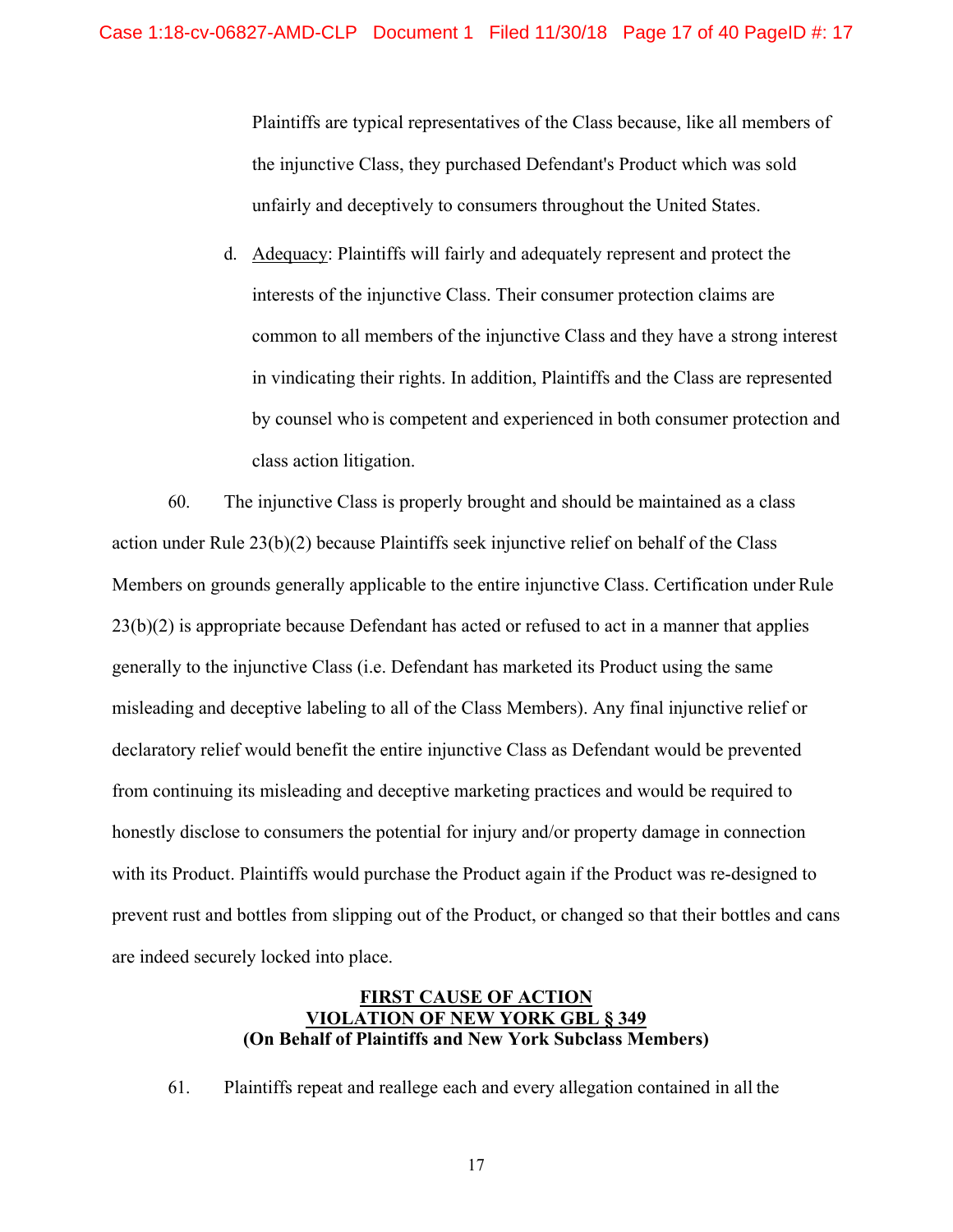foregoing paragraphs as if fully set forth herein.

62. New York General Business Law Section 349 ("GBL § 349") declares unlawful "[d]eceptive acts or practices in the conduct of any business, trade, or commerce or in the furnishing of any service in this state . . ."

63. The conduct of Defendant alleged herein constitutes recurring, "unlawful" deceptive acts and practices in violation of GBL § 349, and as such, Plaintiffs and the New York Subclass Members seek monetary damages and the entry of preliminary and permanent injunctive relief against Defendant, enjoining it from inaccurately describing, labeling, marketing, and promoting the Product.

64. There is no adequate remedy at law.

65. Defendant misleadingly, inaccurately, and deceptively present its Product to consumers.

66. Defendant's improper consumer-oriented conduct—including labeling and advertising the Product as capable of securing bottles and cans is misleading in a material way in that it, *inter alia*, induced Plaintiffs and New York Subclass Members to purchase and pay a premium for Defendant's Product and to use the Product when they otherwise would not have. Defendant made its untrue and/or misleading statements and representations willfully, wantonly, and with reckless disregard for the truth.

67. Plaintiffs and the Wisconsin and New York Subclass Members have been injured inasmuch as they paid a premium for products—contrary to Defendant's representations—failed to secure bottles and cans as represented. Accordingly, Plaintiffs and the New York Subclass Members received less than what they bargained and/or paid for.

68. Defendant's advertising and Product's packaging and labeling induced the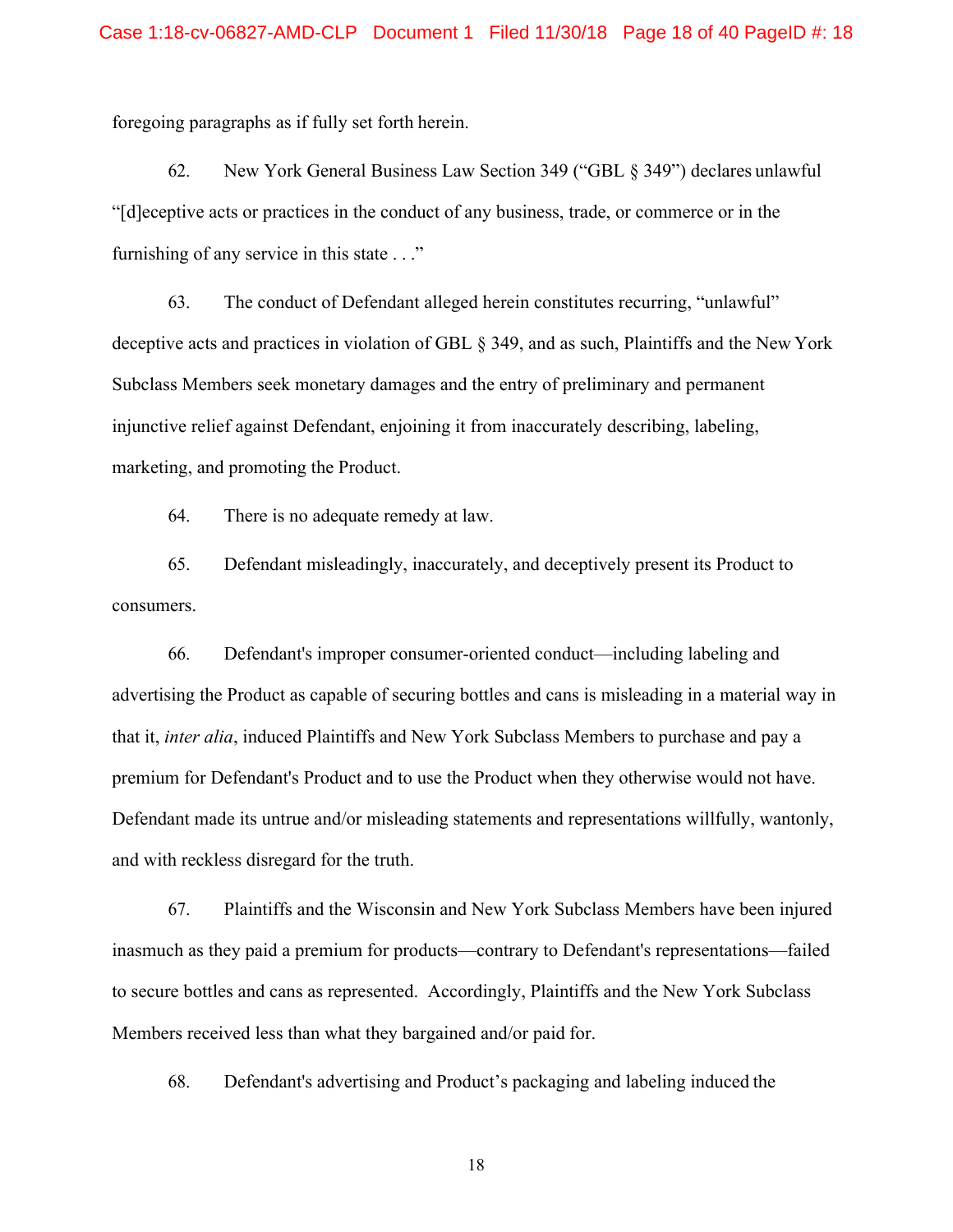Plaintiffs and the New York Subclass Members to buy Defendant's Product and to pay a premium price for them.

69. Defendant's deceptive and misleading practices constitute a deceptive act and

practice in the conduct of business in violation of New York General Business Law §349(a) and

Plaintiffs and the New York Subclass Members have been damaged thereby.

70. As a result of Defendant's recurring, "unlawful" deceptive acts and practices,

Plaintiffs and the New York Subclass Members are entitled to monetary, compensatory, treble

and punitive damages, injunctive relief, restitution and disgorgement of all moneys obtained by

means of Defendant's unlawful conduct, interest, and attorneys' fees and costs.

### **SECOND CAUSE OF ACTION VIOLATION OF NEW YORK GBL § 350 (On Behalf of Plaintiffs and the New York Subclass Members)**

71. Plaintiffs repeat and reallege each and every allegation contained in all the

foregoing paragraphs as if fully set forth herein.

72. N.Y. Gen. Bus. Law § 350 provides, in part, as follows:

False advertising in the conduct of any business, trade or commerce or in the furnishing of any service in this state is hereby declared unlawful.

73. N.Y. Gen. Bus. Law § 350a (1) provides, in part, as follows:

The term 'false advertising, including labeling, of a commodity, or of the kind, character, terms or conditions of any employment opportunity if such advertising is misleading in a material respect. In determining whether any advertising is misleading, there shall be taken into account (among other things) not only representations made by statement, word, design, device, sound or any combination thereof, but also the extent to which the advertising fails to reveal facts material in the light of such representations with respect to the commodity or employment to which the advertising relates under the conditions proscribed in said advertisement, or under such conditions as are customary or usual . . .

74. Defendant's labeling and advertisements contain untrue and materially misleading

statements concerning Defendant's Product inasmuch as they misrepresent that the Product is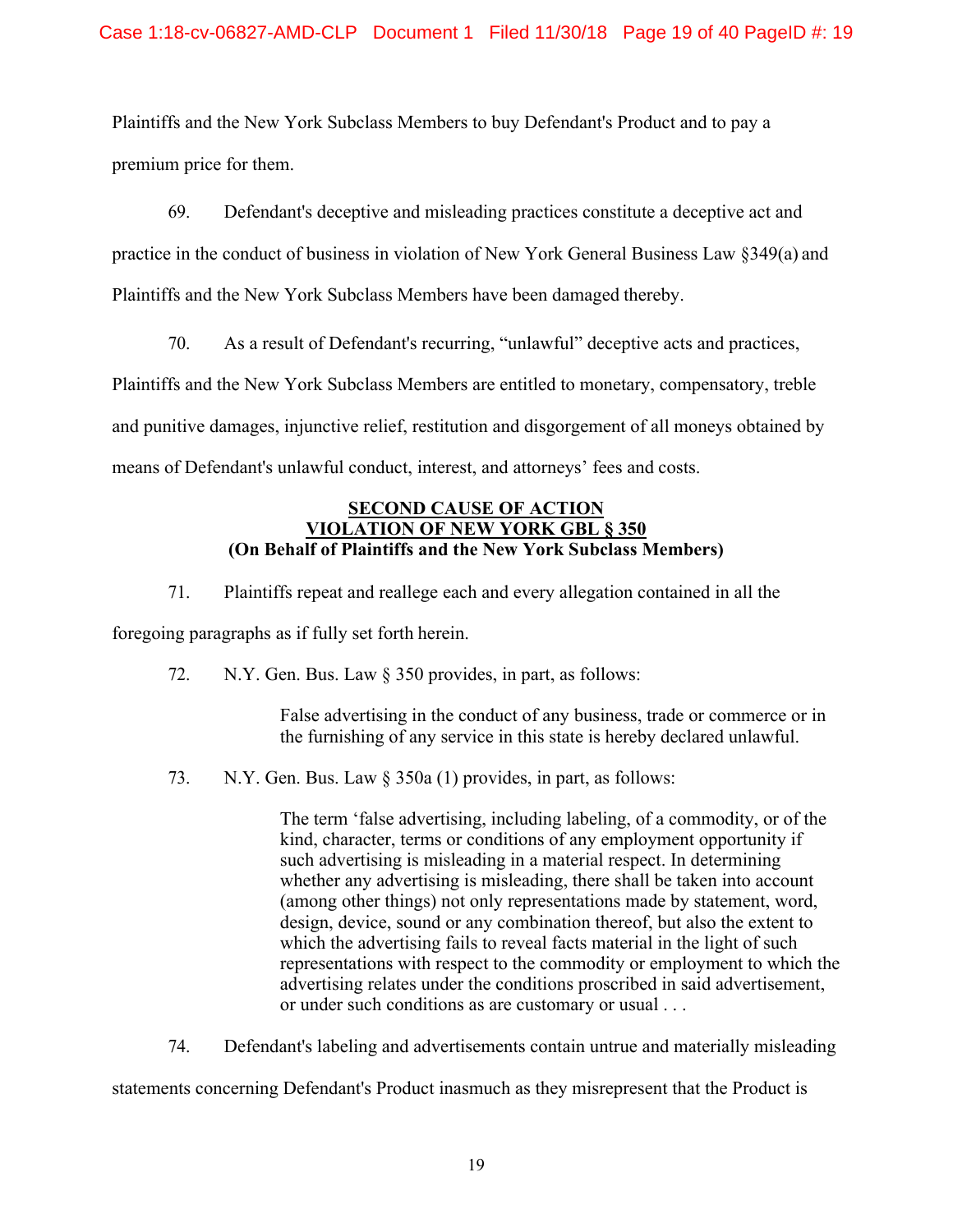#### Case 1:18-cv-06827-AMD-CLP Document 1 Filed 11/30/18 Page 20 of 40 PageID #: 20

capable of securing bottles and cans through its "Load-and-Lock" Gasket technology.

75. Plaintiffs and the New York Subclass Members have been injured inasmuch as they relied upon the labeling, packaging and advertising and paid a premium for the Product which was—contrary to Defendant's representations capable of securing bottles and cans through its "Load-and-Lock" Gasket technology. Accordingly, Plaintiffs and the New York and Subclass Members received less than what they bargained and/or paid for.

76. Defendant's advertising, packaging and product's labeling induced the Plaintiffs and the New York Subclass Members to buy Defendant's Product.

77. Defendant made its untrue and/or misleading statements and representations willfully, wantonly, and with reckless disregard for the truth.

78. Defendant's conduct constitutes multiple, separate violations of N.Y. Gen. Bus. Law § 350.

79. Defendant made the material misrepresentations described in this Complaint in Defendant's advertising, and on the Product's packaging and labeling.

80. Defendant's material misrepresentations were substantially uniform in content, presentation, and impact upon consumers at large. Moreover, all consumers purchasing the Product was and continue to be exposed to Defendant's material misrepresentations.

81. As a result of Defendant's recurring, "unlawful" deceptive acts and practices, Plaintiffs and New York Subclass Members are entitled to monetary, compensatory, treble and punitive damages, injunctive relief, restitution and disgorgement of all moneys obtained by means of Defendant's unlawful conduct, interest, and attorneys' fees and costs.

# **THIRD CAUSE OF ACTION FALSE ADVERTISING UNDER WISCONSIN DECPTIVE TRADE PRACTICES ACT ("DTPA"), WIS. STAT. §100.18 (On Behalf of Plaintiffs and the Wisconsin Subclass)**

82. Plaintiffs repeat and reallege each and every allegation contained in all the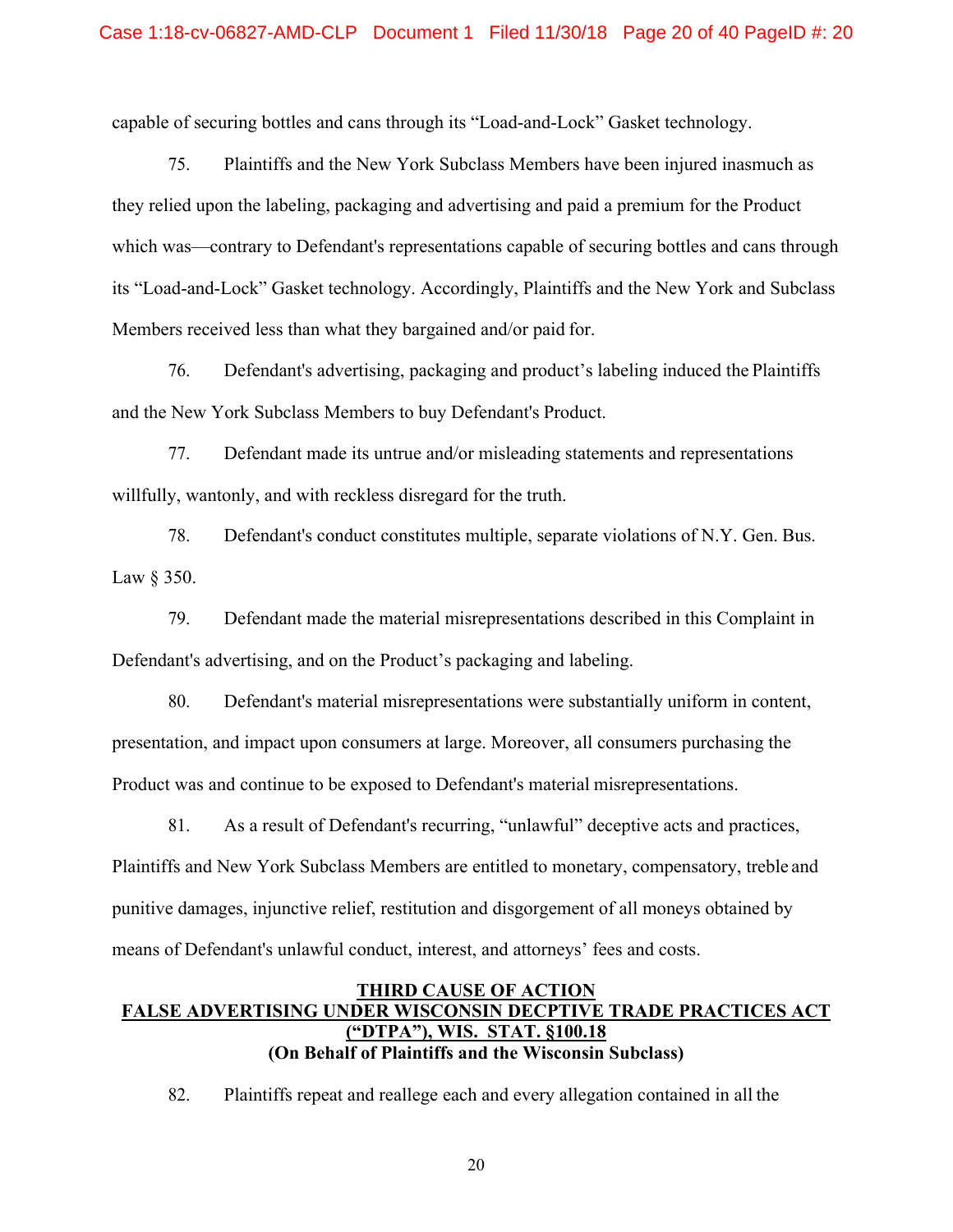foregoing paragraphs as if fully set forth herein.

83. Plaintiffs bring this claim for violation of Wis. Stat. §100.18, on behalf of the Class.

84. Under Wis. Stat. §100.18(1) "No person, firm, corporation . . . with intent to sell, distribute, increase the consumption of or in any wise dispose of any . . . merchandise, . . ., or anything offered by such person, firm, corporation . . . directly or indirectly, to the public for sale . . . use or other distribution, or with intent to induce the public in any manner to enter into any contract or obligation relating to the purchase, …, use…shall make, publish, disseminate, circulate, or place before the public, or cause, directly or indirectly, to be made, published, disseminated, circulated, or placed before the public, in this state, in a newspaper, magazine or other publication . . . or in any other way similar or dissimilar to the foregoing, an advertisement, announcement, statement or representation of any kind to the public relating to such purchase. . . which advertisement, announcement, statement or representation contains any assertion, representation or statement of fact which is untrue, deceptive or misleading."

85. The Product is considered merchandise under Wis. Stat. §100.18(1).

86. Defendant falsely advertised the Product as being capable of securing bottles and cans through its "Load-and-Lock" Gasket technology.

87. The Product, contrary to Defendant's representations, does not adequately secure cans and bottles in place, nor does it prevent leaking or ingestion of corrosive materials.

88. Were it not for Defendant's false statements, neither Plaintiffs nor the putative class members would have paid a premium for the Product.

89. Defendant's actions, representations, and conduct violated, and continue to violate. Wis. Stat. § 100.18.

# **FOURTH CAUSE OF ACTION Intentional misrepresentation**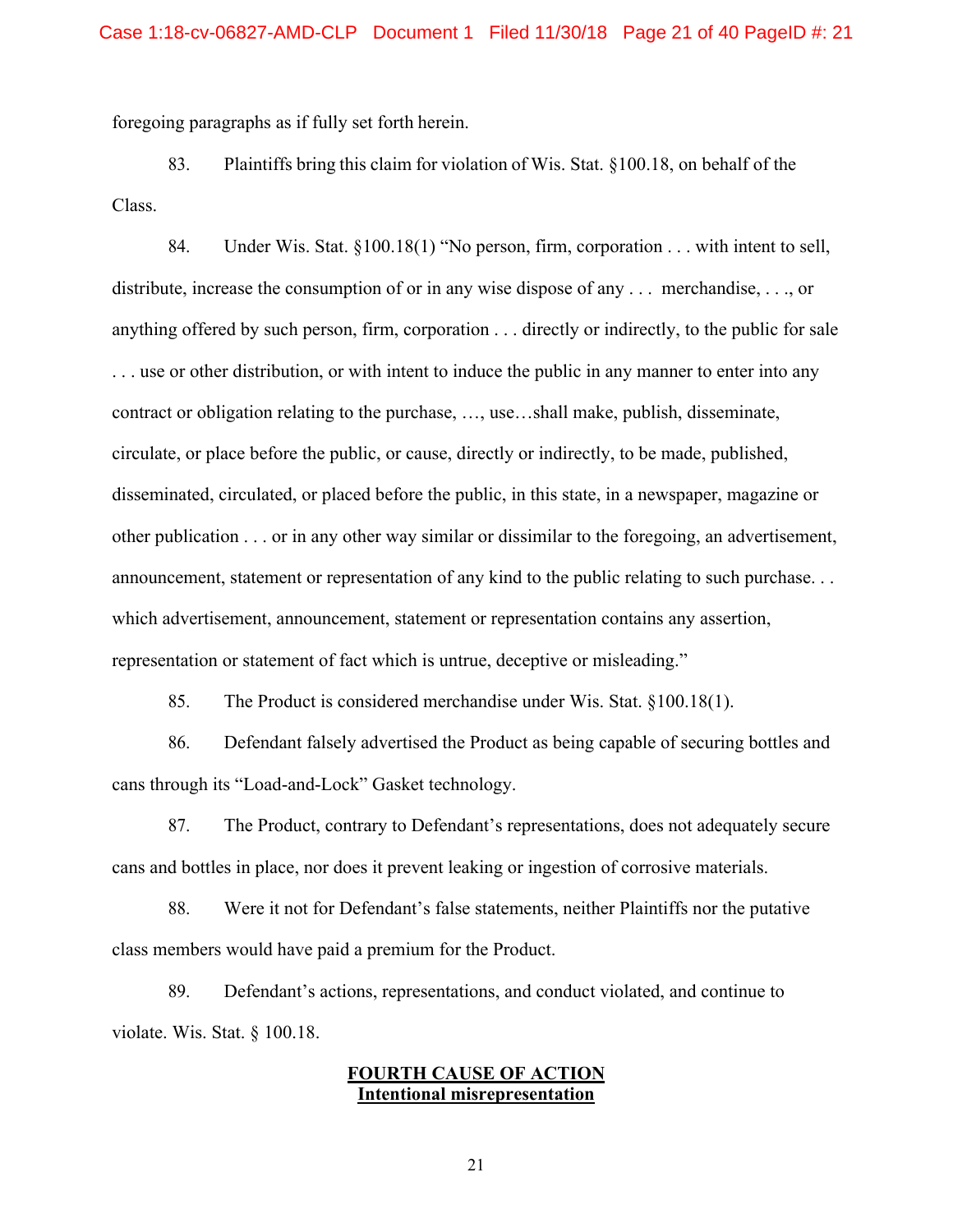### **(On Behalf of Plaintiffs and All Class Members)**

90. Plaintiffs repeat and reallege each and every allegation contained in all of the foregoing paragraphs as if fully set forth herein.

91. Defendant misrepresented the performance of the Product as set forth herein, including, to wit, misrepresenting that the Product was or held most standard sized bottles.

92. Defendant made these misrepresentations knowing them to the untrue or without caring whether they were true or false.

93. Defendant made the misrepresentation with the intent to deceive and induce Plaintiffs and Class Member to act up or act to their deception.

94. A reasonable person in the Plaintiffs and Class Member's situation would rely on Defendant's misrepresentations regarding the Product.

95. The Plaintiffs and Class Members suffered damages as a result of the Defendant's misrepresentations and are entitled to recover damages from the Defendant in an amount to be determined at trial, including, without limitation, monetary, compensatory, double and punitive damages, injunctive relief, restitution and disgorgement of all moneys obtained by means of Defendant's unlawful conduct, interest and attorneys' fees and costs.

# **FIFTH CAUSE OF ACTION VIOLATION OF STATE CONSUMER PROTECTION STATUTES (On Behalf of Plaintiffs and All Class Members)**

96. Plaintiffs repeat and reallege each and every allegation contained in all the foregoing paragraphs as if fully set forth herein.

97. Plaintiffs and Class Members have been injured as a result of Defendant's violations of the following state consumer protection statutes, which also provide a basis for redress to Plaintiffs and Class Members based on Defendant's fraudulent, deceptive, unfair and unconscionable acts, practices and conduct.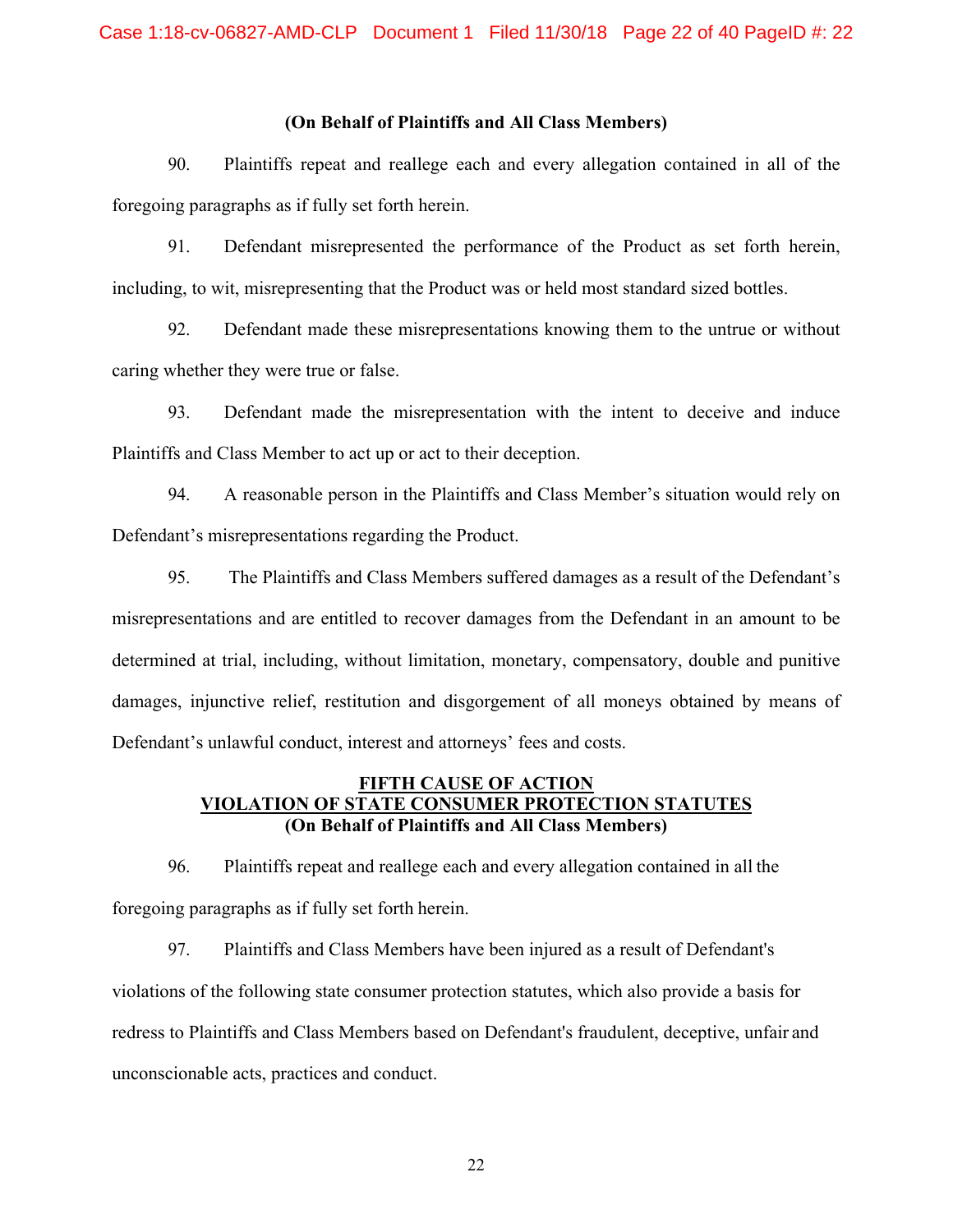98. Defendant's conduct as alleged herein violates the consumer protection, unfair trade practices and deceptive acts laws of each of the following jurisdictions:

- a. **Alaska:** Defendant's practices were and are in violation of Alaska's Unfair Trade Practices and Consumer Protection Act, Alaska Stat. § 45.50.471, *et seq.*
- b. **Arizona:** Defendant's practices were and are in violation of Arizona's Consumer Fraud Act, Ariz. Rev. Stat. Ann. §§ 44-1521, *et seq*.
- c. **Arkansas:** Defendant's practices were and are in violation of Arkansas Code Ann. § 4-88-101, *et seq.*
- d. **California:** Defendant's practices were and are in violation of California Consumer Legal Remedies Act, Civil Code § 1750, *et seq*., and California's Unfair Competition Law, California Business and Professions Code § 17200, *et seq*., and California's False Advertising Law, California Business and Professions Code § 17500, *et seq*.
- e. **Colorado**: Defendant's practices were and are in violation of Colorado's Consumer Protection Act, Colo. Rev. Stat. §§ 61-1-101, *et seq.*
- f. **Connecticut:** Defendant's practices were and are in violation of Connecticut's Gen. Stat. § 42-110a, *et seq.*
- g. **Delaware:** Defendant's practices were and are in violation of Delaware's Consumer Fraud Act, Del. Code Ann. tit. 6, § 2511, *et seq.* and the Deceptive Trade Practices Act, Del. Code Ann. tit. 6, § 2531, *et seq.*
- h. **District of Columbia:** Defendant's practices were and are in violation of the District of Columbia's Consumer Protection Act, D.C. Code § 28-3901, *et seq.*
- i. **Florida:** Defendant's practices were and are in violation of the Florida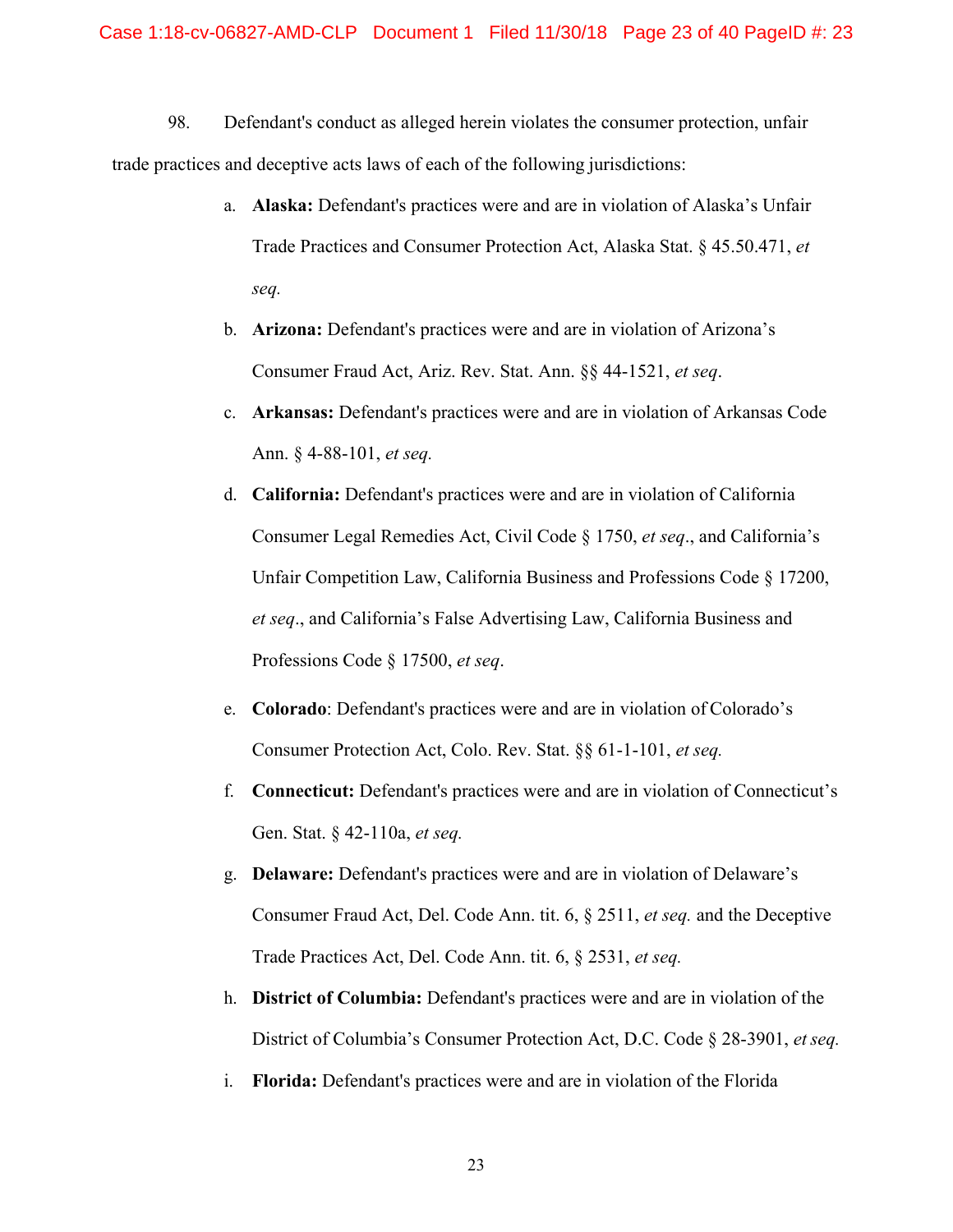Deceptive and Unfair Trade Practices Act, Fla. Stat. Ann. § 501.201, *et seq*.

- j. **Hawaii:** Defendant's practices were and are in violation of the Hawaii's Uniform Deceptive Trade Practices Act, Haw. Rev. Stat. § 481A-1, *et seq.* and Haw. Rev. Stat. § 480-2.
- k. **Idaho:** Defendant's practices were and are in violation of Idaho's Consumer Protection Act, Idaho Code Ann. § 48-601, *et seq.*
- l. **Illinois:** Defendant's acts and practices were and are in violation of Illinois' Consumer Fraud and Deceptive Business Practices Act, 815 Ill. Comp. Stat. 505/2; and Uniform Deceptive Trade Practices Act, 815 Ill. Comp. Stat. 510/2.
- m. **Indiana:** Defendant's practices were and are in violation of Indiana's Deceptive Consumer Sales Act, Ind. Code Ann. § 24-5-0.5-1, *et seq.*
- n. **Kansas:** Defendant's practices were and are in violation of Kansas's Consumer Protection Act, Kat. Stat. Ann. § 50-623, *et seq*.
- o. **Kentucky:** Defendant's practices were and are in violation of Kentucky's Consumer Protection Act, Ky. Rev. Stat. Ann. § 367.110, *et seq.*
- p. **Maine:** Defendant's practices were and are in violation of the Maine Unfair Trade Practices Act, 5 Me. Rev. Stat. Ann. Tit. 5, § 205-A, *et seq*. and 10 Me. Rev. Stat. Ann. § 1101, *et seq*.
- q. **Maryland:** Defendant's practices were and are in violation of Maryland's Consumer Protection Act, Md. Code Ann. Com. Law § 13-101, *et seq*.
- r. **Massachusetts:** Defendant's practices were unfair and deceptive acts and practices in violation of Massachusetts' Consumer Protection Act, Mass. Gen. Laws ch. 93A, § 2.
- s. **Michigan:** Defendant's practices were and are in violation of Michigan's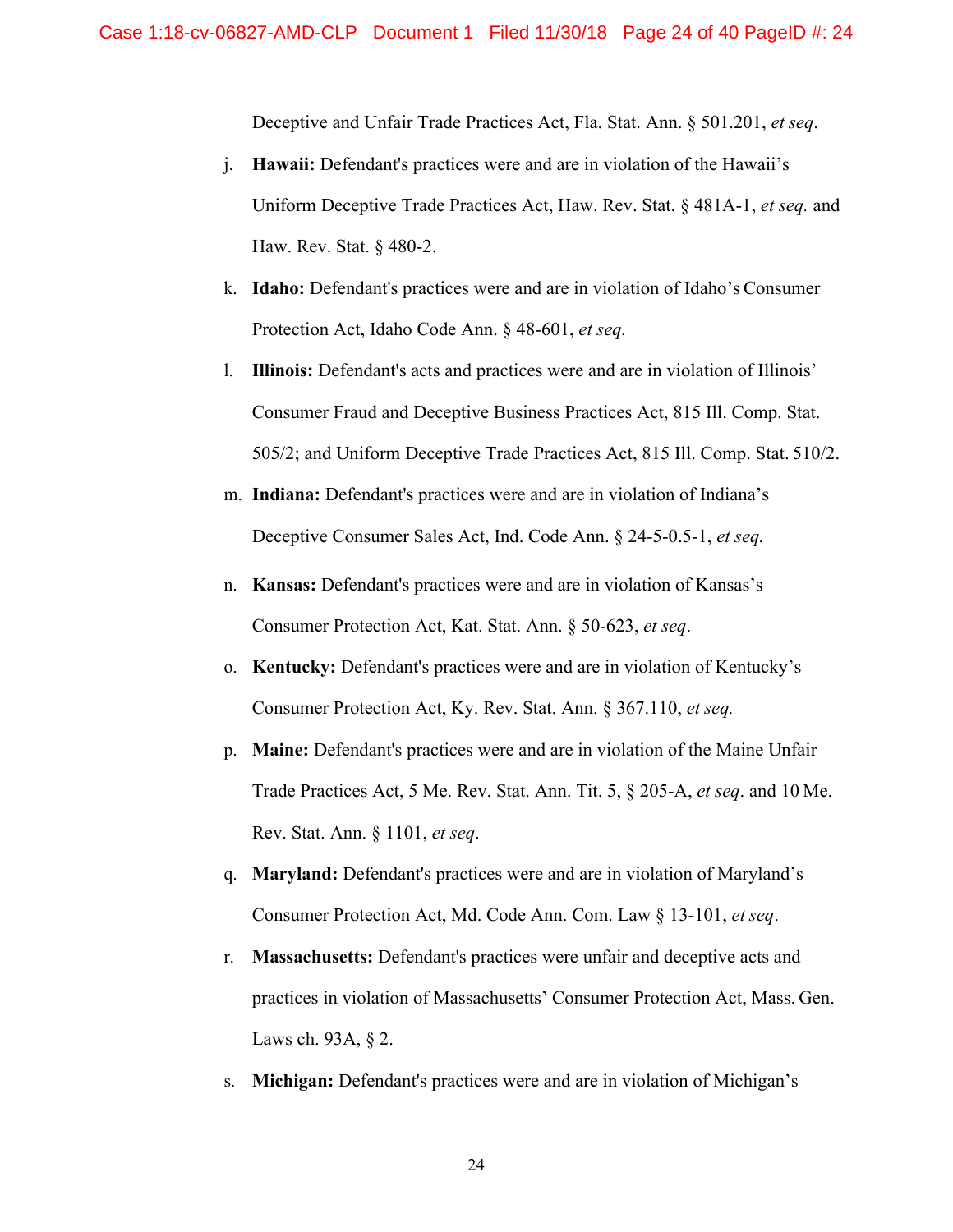Consumer Protection Act, Mich. Comp. Laws Ann. § 445.901, *et seq*.

- t. **Minnesota:** Defendant's practices were and are in violation of Minnesota's Prevention of Consumer Fraud Act, Minn. Stat. § 325F.68, *et seq.* and the Unlawful Trade Practices law, Minn. Stat. § 325D.09, *et seq.*
- u. **Missouri:** Defendant's practices were and are in violation of Missouri's Merchandising Practices Act, Mo. Rev. Stat. § 407.010, *et seq.*
- v. **Nebraska:** Defendant's practices were and are in violation of Nebraska's Consumer Protection Act, Neb. Rev. Stat. § 59-1601, *et seq.* and the Uniform Deceptive Trade Practices Act, § 87-302, *et seq.*
- w. **Nevada:** Defendant's practices were and are in violation of Nevada's Deceptive Trade Practices Act, Nev. Rev. Stat. Ann. §§ 598.0903 and 41.600.
- x. **New Hampshire:** Defendant's practices were and are in violation of New Hampshire's Regulation of Business Practices for Consumer Protection, N.H. Rev. Stat. Ann. § 358-A:1, *et seq*.
- y. **New Jersey:** Defendant's practices were and are in violation of New Jersey's Consumer Fraud Act, N.J. Stat. Ann. § 56:8-1, *et seq*.
- z. **New Mexico:** Defendant's practices were and are in violation of New Mexico's Unfair Practices Act, N.M. Stat. Ann. § 57-12-1, *et seq.*
- aa. **North Carolina:** Defendant's practices were and are in violation of North Carolina's Unfair Deceptive Trade Practices Act, N.C. Gen. Stat. Ann. § 75-1, *et seq*.
- bb. **North Dakota:** Defendant's practices were and are in violation of North Dakota's Unlawful Sales or Advertising Practices law, N.D. Cent. Code § 51- 15- 01, *et seq.*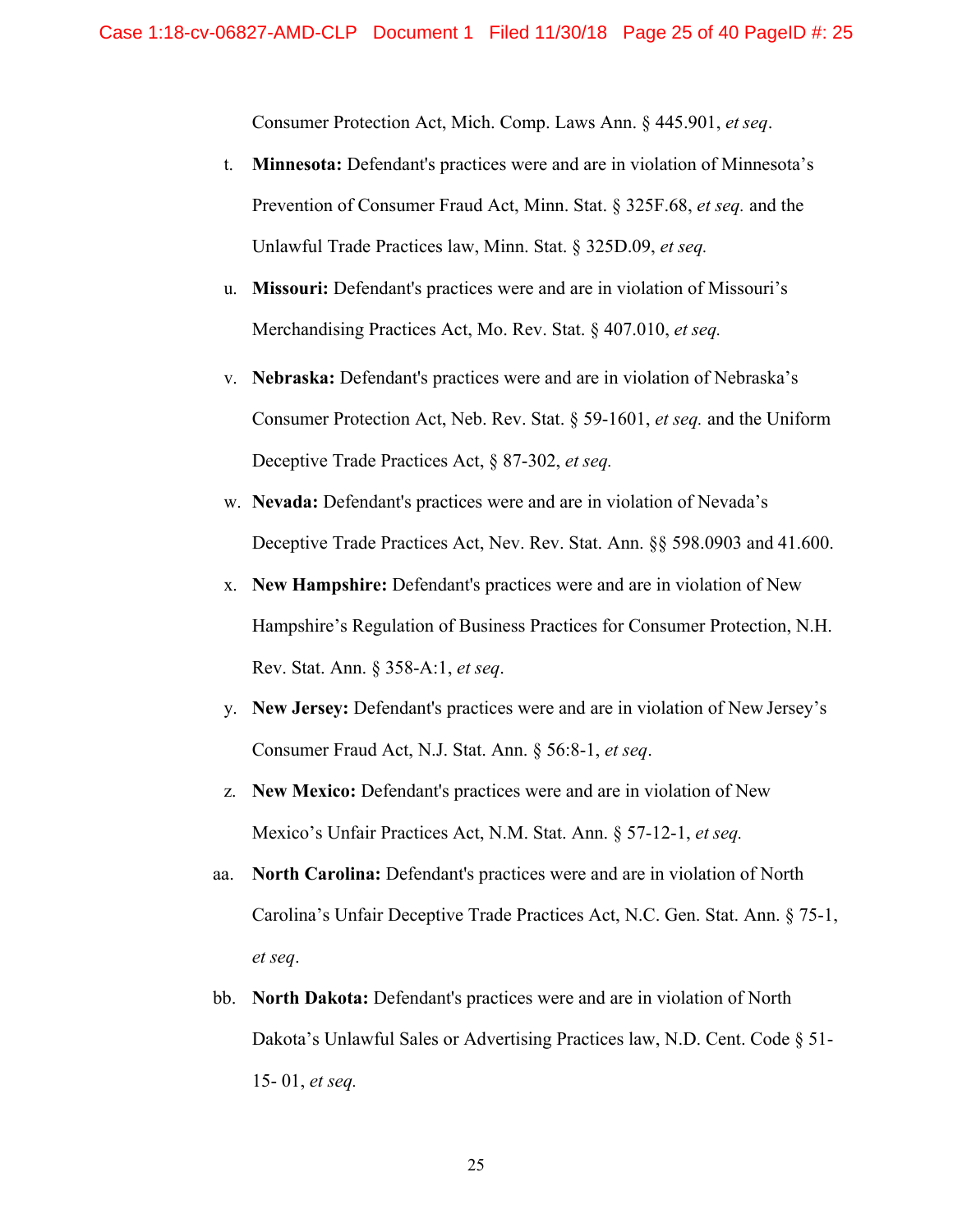- cc. **Ohio:** Defendant's practices were and are in violation of Ohio's Consumer Sales Practices Act, Ohio Rev. Code Ann. § 1345.01, *et seq*. and Ohio's Deceptive Trade Practices Act. Ohio Rev. Code Ann. § 4165.01, *et seq*.
- dd. **Oklahoma:** Defendant's practices were and are in violation of Oklahoma's Consumer Protection Act, Okla. Stat. Ann. tit. 15 § 751, *et seq.*, and Oklahoma's Deceptive Trade Practices Act, Okla. Stat. Ann. tit. 78 § 51, *et seq.*
- ee. **Oregon:** Defendant's practices were and are in violation of Oregon's Unlawful Trade Practices law, Or. Rev. Stat. § 646.605, *et seq.*
- ff. **Pennsylvania:** Defendant's practices were and are in violation of Pennsylvania's Unfair Trade Practice and Consumer Protection Law, 73 Pa. Stat. Ann. § 201-1, *et seq*.
- gg. **Rhode Island:** Defendant's practices were and are in violation of Rhode Island's Deceptive Trade Practices Act, R.I. Gen. Laws § 6-13.1-1, *et seq.*
- hh. **South Dakota:** Defendant's practices were and are in violation of South Dakota's Deceptive Trade Practices and Consumer Protection Act, S.D. Codified Laws § 37-24-1, *et seq.*
- ii. **Texas:** Defendant's practices were and are in violation of Texas' Deceptive Trade Practices Consumer Protection Act, Tex. Bus. & Com. Code Ann. § 17.41, *et seq.*
- jj. **Utah:** Defendant's practices were and are in violation of Utah's Consumer Sales Practices Act, Utah Code Ann. § 13-11-1, *et seq.*, and Utah's Truth in Advertising Law, Utah Code Ann. § 13-11a-1, *et seq.*
- kk. **Vermont:** Defendant's practices were and are in violation of Vermont's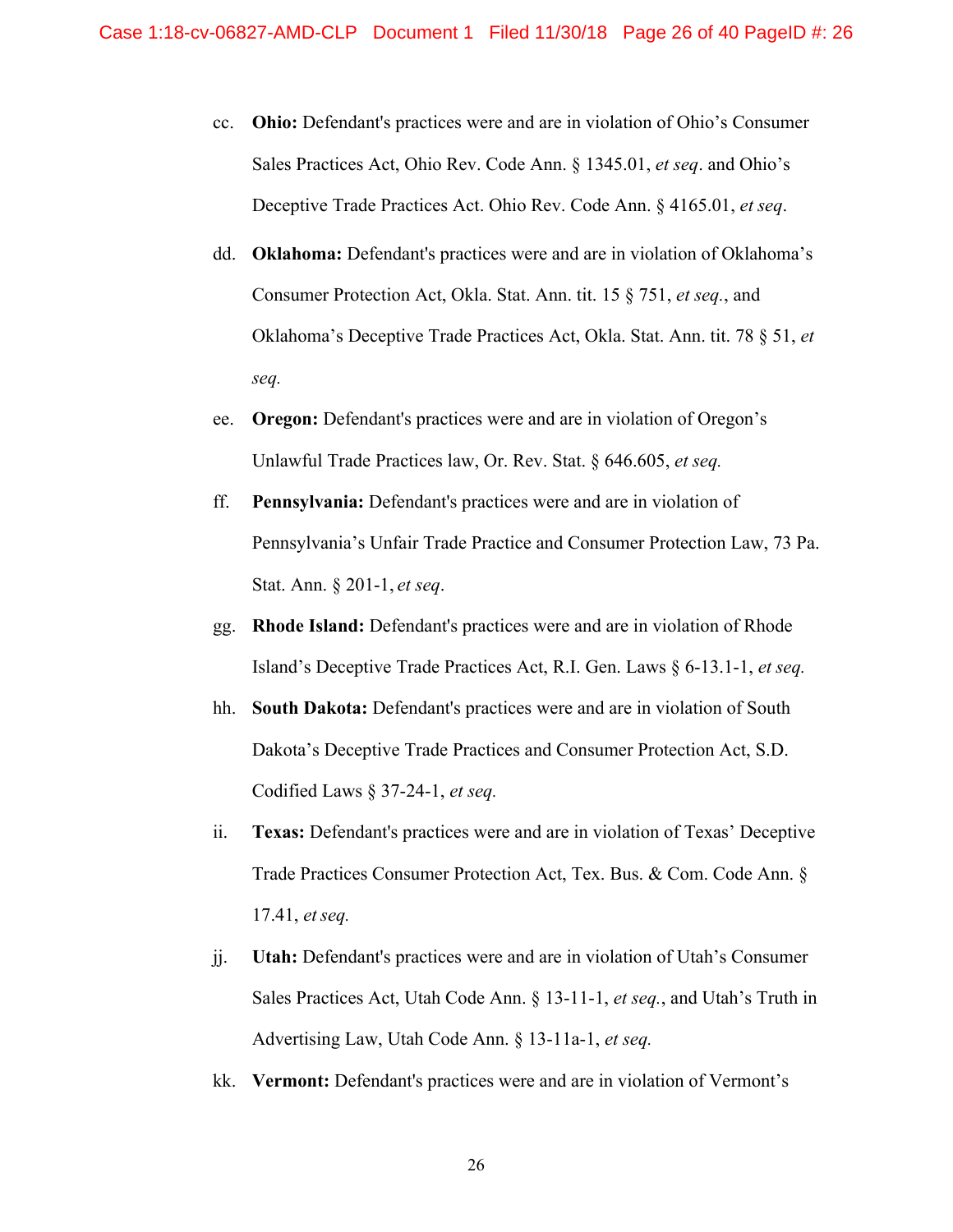Consumer Fraud Act, Vt. Stat. Ann. tit. 9 § 2451, *et seq.* 

- ll. **Washington:** Defendant's practices were and are in violation of Washington Consumer Protection Act, Wash. Rev. Code Ann. § 19.86, *et seq*.
- mm. **West Virginia:** Defendant's practices were and are in violation of West Virginia's Consumer Credit and Protection Act, W. Va. Code § 46A-6-101, *et seq.*
- nn*.* **Wisconsin:** Defendant's practices were and are in violation of Wis. Stat. §100.18, *et seq*.
- oo. **Wyoming:** Defendant's practices were and are in violation of Wyoming's Consumer Protection Act, Wyo. Stat. Ann. §40-12-101*, et seq*.

99. Defendant violated the aforementioned states' unfair and deceptive acts and practices laws by representing that the Product is capable of securing bottles and cans through its "Load-and-Lock" Gasket technology.

100. Contrary to Defendant's representations, the Product is capable of securing bottles and cans through its "Load-and-Lock" Gasket technology.

101. Defendant's misrepresentations were material to Plaintiff's and Class Members' decision to pay a premium for the Product.

102. Defendant made its untrue and/or misleading statements and representations willfully, wantonly, and with reckless disregard for the truth.

103. As a result of Defendant's violations of the aforementioned states' unfair and deceptive practices laws, Plaintiffs and Class Members paid a premium for the Product.

104. As a result of Defendant's violations, Defendant has been unjustly enriched.

105. Pursuant to the aforementioned states' unfair and deceptive practices laws, Plaintiffs and Class Members are entitled to recover compensatory damages, restitution, punitive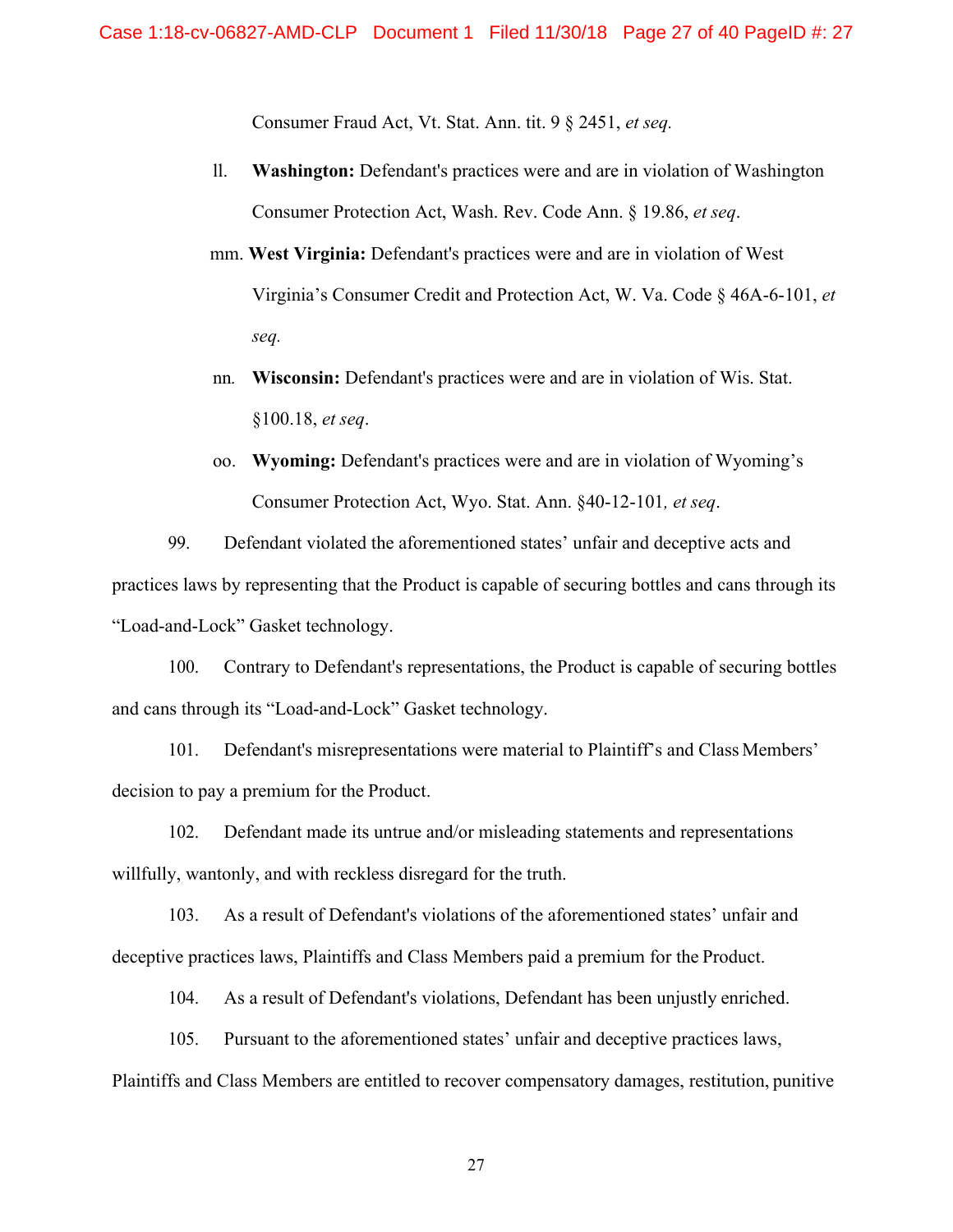and special damages including but not limited to treble damages, reasonable attorneys' fees and costs and other injunctive or declaratory relief as deemed appropriate or permitted pursuant to the relevant law.

## **SIXTH CAUSE OF ACTION BREACH OF EXPRESS WARRANTY (On Behalf of Plaintiffs and All Class Members)**

106. Plaintiffs repeat and reallege each and every allegation contained in the foregoing paragraphs as if fully set forth herein.

107. Defendant provided the Plaintiffs and Class Members with an express warranty in the form of written affirmations of fact promising and representing that the Product is capable of securing bottles and cans through its "Load-and-Lock" Gasket technology.

108. The above affirmations of fact were not couched as "belief" or "opinion," and were not "generalized statements of quality not capable of proof or disproof."

109. These affirmations of fact became part of the basis for the bargain and were material to the Plaintiffs' and Class Members' transactions.

110. Plaintiffs and Class Members reasonably relied upon the Defendant's affirmations of fact and justifiably acted in ignorance of the material facts omitted or concealed when they decided to buy Defendant's Product.

111. Defendants have been put on notice of its breach by several of its consumers, giving Defendant an opportunity to cure its breach, which it refused to do.

112. Defendant breached the express warranty because the Product is not in fact rustresistant and capable of securing bottles and cans through its "Load-and-Lock" Gasket technology.

113. Defendant thereby breached the following state warranty laws:

a. Code of Ala. § 7-2-313;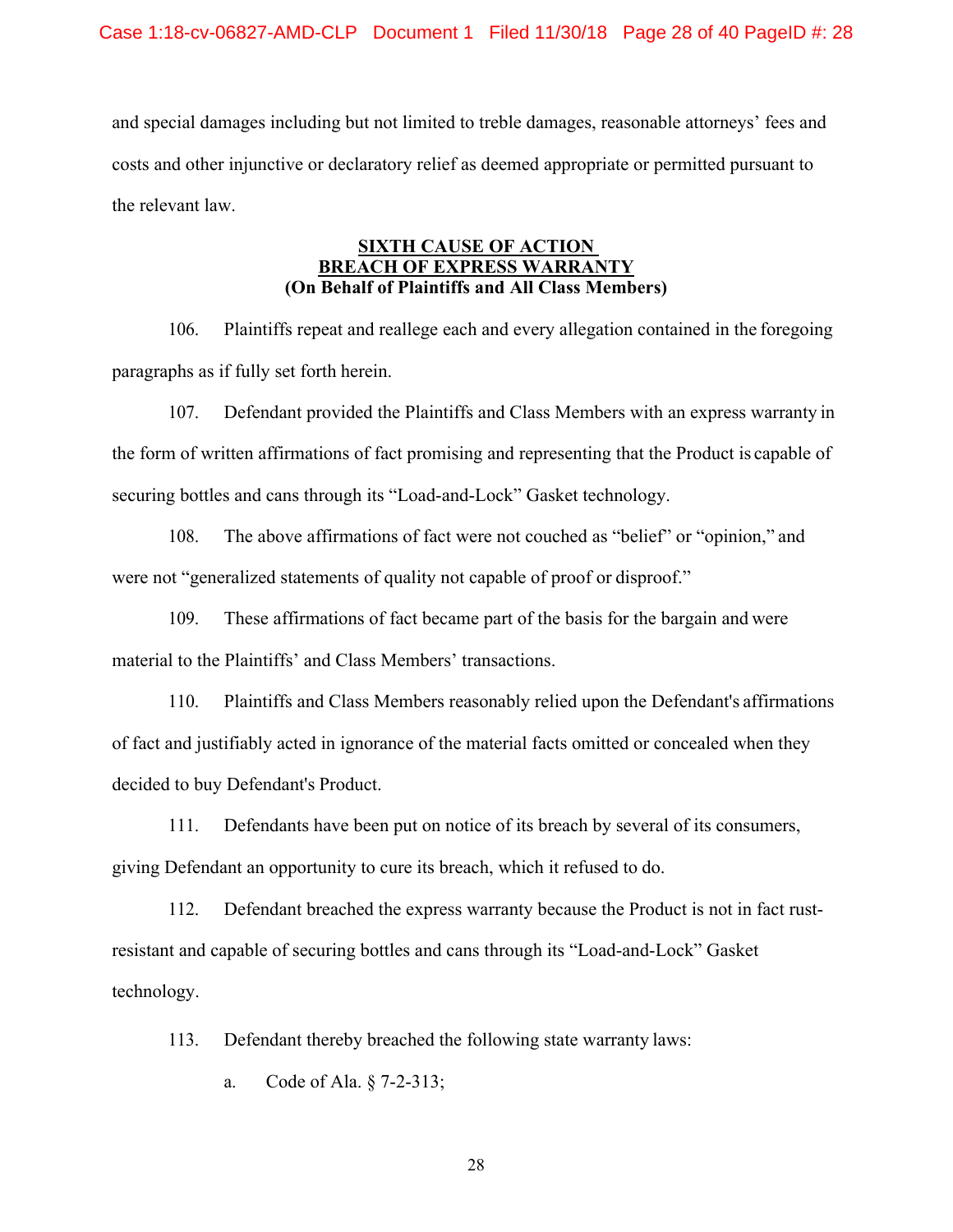- b. Alaska Stat. § 45.02.313;
- c. A.R.S. § 47-2313;
- d. A.C.A. § 4-2-313;
- e. Cal. Comm. Code § 2313;
- f. Colo. Rev. Stat. § 4-2-313;
- g. Conn. Gen. Stat. § 42a-2-313;
- h. 6 Del. C. § 2-313;
- i. D.C. Code § 28:2-313;
- j. Fla. Stat. § 672.313;
- k. O.C.G.A. § 11-2-313;
- l. H.R.S. § 490:2-313;
- m. Idaho Code § 28-2-313;
- n. 810 I.L.C.S. 5/2-313;
- o. Ind. Code § 26-1-2-313;
- p. Iowa Code § 554.2313;
- q. K.S.A. § 84-2-313;
- r. K.R.S. § 355.2-313;
- s. 11 M.R.S. § 2-313;
- t. Md. Commercial Law Code Ann. § 2-313;
- u. 106 Mass. Gen Laws Ann. § 2-313;
- v. M.C.L.S. § 440.2313;
- w. Minn. Stat. § 336.2-313;
- x. Miss. Code Ann. § 75-2-313;
- y. R.S. Mo. § 400.2-313;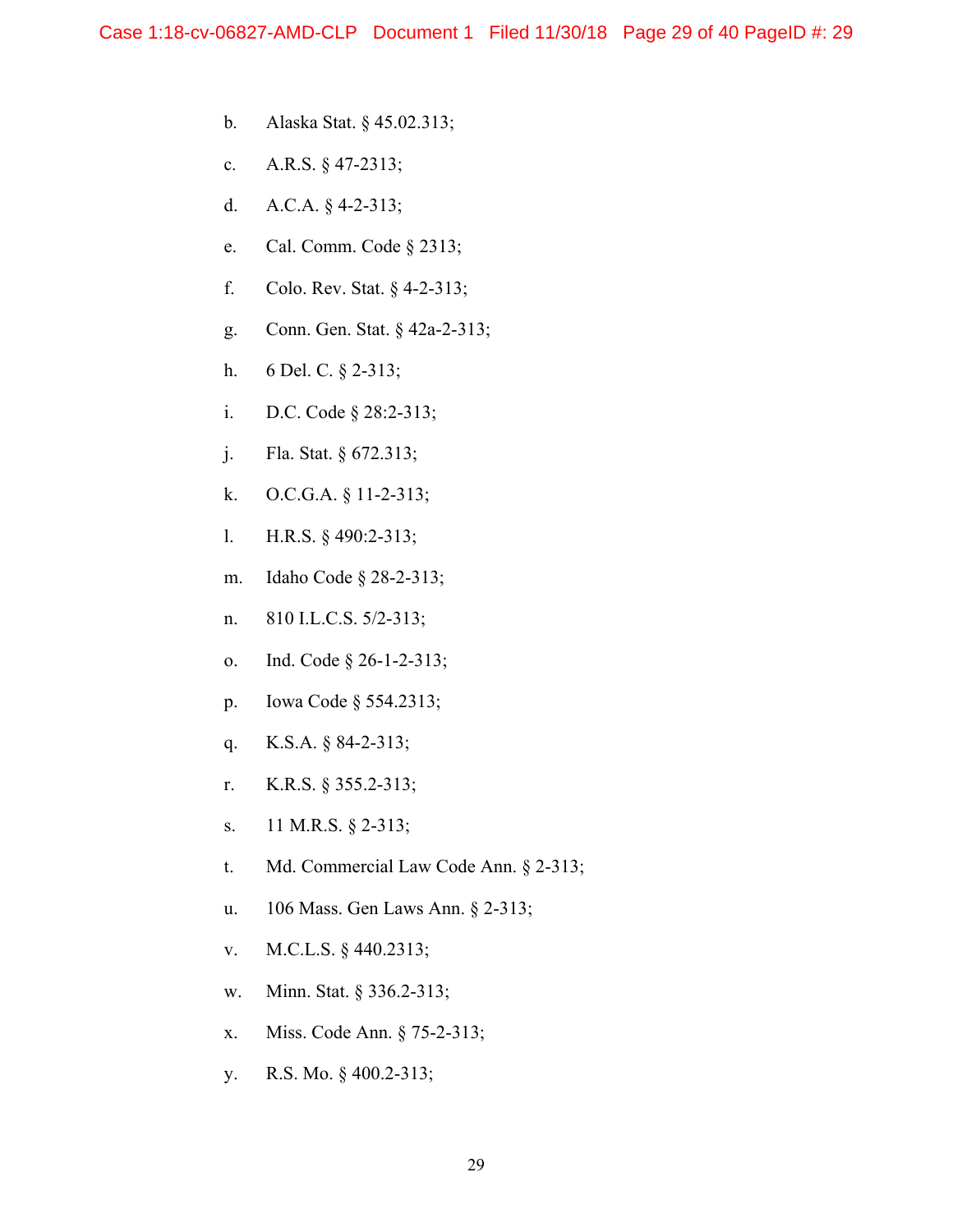- z. Mont. Code Anno. § 30-2-313;
- aa. Neb. Rev. Stat. § 2-313;
- bb. Nev. Rev. Stat. Ann. § 104.2313;
- cc. R.S.A. 382-A:2-313;
- dd. N.J. Stat. Ann. § 12A:2-313;
- ee. N.M. Stat. Ann. § 55-2-313;
- ff. N.Y. U.C.C. Law § 2-313;
- gg. N.C. Gen. Stat. § 25-2-313;
- hh. N.D. Cent. Code § 41-02-30;
- ii. II. O.R.C. Ann. § 1302.26;
- jj. 12A Okl. St. § 2-313;
- kk. Or. Rev. Stat. § 72-3130;
- ll. 13 Pa. Rev. Stat. § 72-3130;
- mm. R.I. Gen. Laws § 6A-2-313;
- nn. S.C. Code. Ann. § 36-2-313;
- oo. S.D. Codified Laws, § 57A-2-313;
- pp. Tenn. Code Ann. § 47-2-313;
- qq. Tex. Bus. & Com. Code § 2.313;
- rr. Utah Code Ann. § 70A-2-313;
- ss. 9A V.S.A. § 2-313;
- tt. Va. Code Ann. § 59.1-504.2;
- uu. Wash. Rev. Code Ann. § 6A.2-313;
- vv. W. Va. Code § 46-2-313;
- ww. Wis. Stat. § 402.313;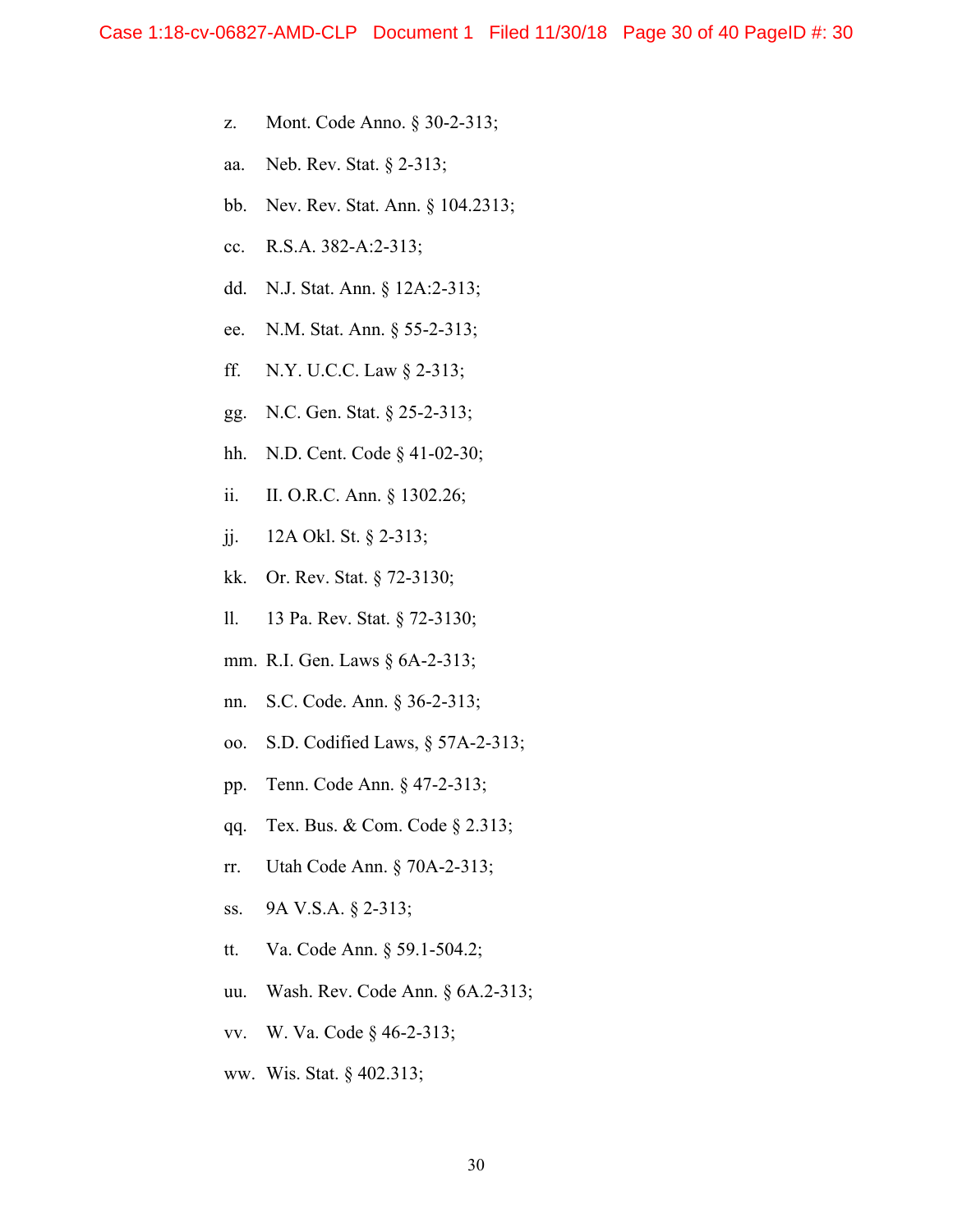xx. Wyo. Stat. § 34.1-2-313.

114. As a direct and proximate result of Defendant's breach of express warranty,

Plaintiffs and Class Members were damaged in the amount of the price they paid for the Product, in an amount to be proven at trial.

## **SEVENTH CAUSE OF ACTION VIOLATION OF THE MAGNUSON-MOSS WARRANTY ACT, 15 U.S.C. § 2301 et seq. (On Behalf of Plaintiffs and All Class Members)**

115. Plaintiffs repeat and reallege each and every allegation contained in the foregoing paragraphs as if fully set forth herein.

116. Plaintiffs bring this claim individually and on behalf of all members of the Class. Upon certification, the Class will consist of more than 100 Plaintiffs.

117. The Magnuson-Moss Warranty Act provides a federal remedy for consumers who have been damaged by the failure of a supplier or warrantor to comply with any obligation under a written warranty or implied warranty, or other various obligations established under the Magnuson-Moss Warranty Act, 15 U.S.C. § 2301 *et seq*.

118. The Product is a "consumer product" within the meaning of the Magnuson-Moss Warranty Act, 15 U.S.C. § 2301(1).

119. Plaintiffs and other members of the Class are "consumers" within the meaning of the Magnuson-Moss Warranty Act, 15 U.S.C. § 2301(3).

120. Defendant is a "supplier" and "warrantor" within the meaning of the Magnuson-Moss Warranty Act, 15 U.S.C. §§ 2301(4) & 2301(5).

121. Defendant represented in writing that the Product is capable of securing bottles and cans through its "Load-and-Lock" Gasket technology.

122. These statements were made in connection with the sale of the Product and relate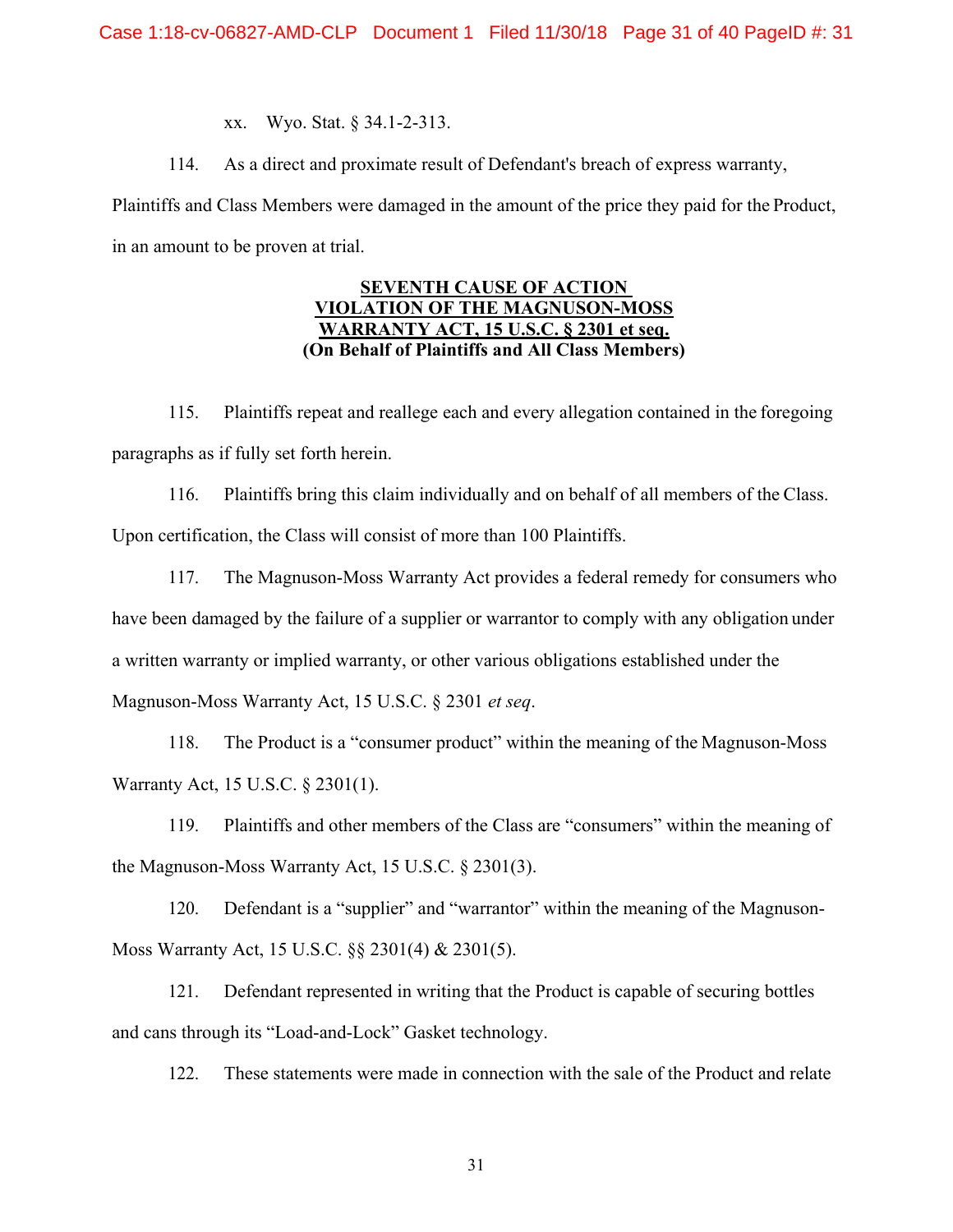### Case 1:18-cv-06827-AMD-CLP Document 1 Filed 11/30/18 Page 32 of 40 PageID #: 32

to the nature of the Product and affirm and promise that the Product is as represented and defect free and, as such, are "written warranties" within the meaning of the Magnuson-Moss Warranty Act, 15 U.S.C. § 2301(6)(A).

123. As alleged herein, Defendant breached the written warranty by selling consumers a Product that is not capable of securing bottles and cans through its "Load-and-Lock" Gasket technology.

124. Plaintiffs have purchased more than \$25 worth of the Product within the Class Period.

125. The Product can cost more than \$24.

126. The Product does not conform to the Defendant's written warranty and therefore violate the Magnuson-Moss Warranty Act, 15 U.S.C. § 2301 *et seq*. Consequently, Plaintiffs and the other members of the Class have suffered injury and are entitled to damages in an amount to be proven at trial.

### **EIGHTH CAUSE OF ACTION BREACH OF IMPLIED WARRANTY OF MERCHANTIBILITY (On Behalf of Plaintiffs and All Class Members)**

127. Plaintiffs repeat and reallege each and every allegation contained in the foregoing paragraphs as if fully set forth herein.

128. Defendant is in the business of manufacturing, distributing, marketing and advertising the above listed Product.

129. Under the Uniform Commercial Code's implied warranty of merchantability, the Defendant warranted to Plaintiffs and Class Members that the Product is capable of securing bottles and cans through its "Load-and-Lock" Gasket technology.

130. Defendant breached the implied warranty of merchantability in that Defendant's Product's ingredients deviate from the label and product description, and reasonable consumers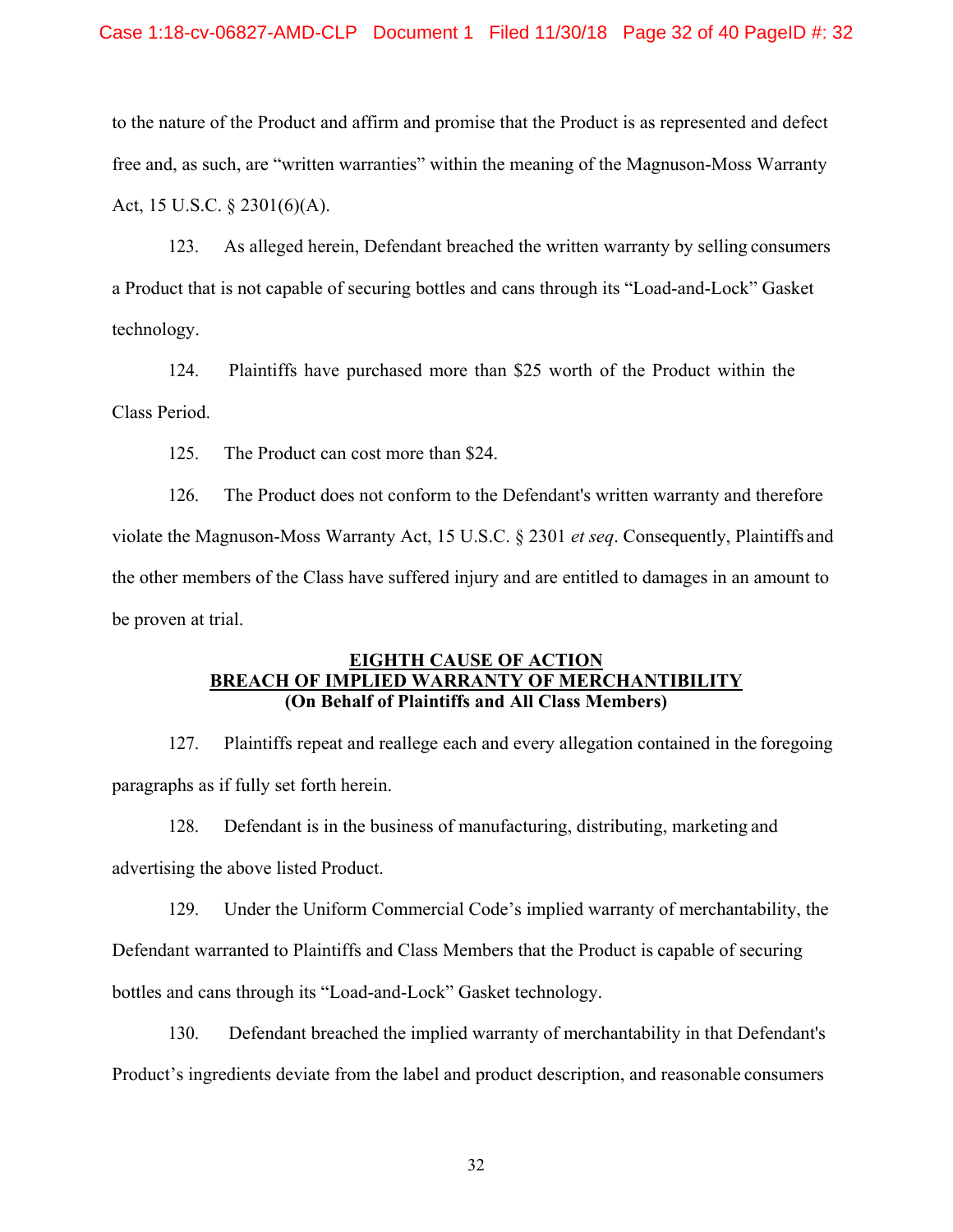expecting a product that conforms to its label would not accept the Defendant's Product if they knew that it actually is prone to corrosion and unsafe due to bottles falling out of the casing and exposing consumers to injury and property damage.

131. Within a reasonable amount of time after the Plaintiffs discovered that the Product was prone to corrosion and unsafe due to bottles falling out the Product's casing, Plaintiffs notified the Defendant of such breach.

132. The inability of the Defendant's Product to meet the label description was wholly due to the Defendant's fault and without Plaintiff's or Class Members' fault or neglect and was solely due to the Defendant's manufacture and distribution of the Product to the public.

133. As a result of the foregoing, Plaintiffs and Class Members have been damaged in the amount paid for the Defendant's Product, together with interest thereon from the date of purchase.

# **NINTH CAUSE OF ACTION BREACH OF IMPLIED WARRANTY OF FITNESS FOR A PARTICULAR PURPOSE (On Behalf of Plaintiffs and All Class Members)**

134. Plaintiffs repeat and reallege each and every allegation contained in the foregoing paragraphs as if fully set forth herein.

135. Defendant knew or had reason to know that the Plaintiffs and other Class Members were buying its Product with the specific purpose of buying products that is capable of securing bottles and cans through its "Load-and-Lock" Gasket technology.

136. Plaintiffs and the other Class Members relied on the Defendant in selecting its Product to fit their specific intended use.

137. Defendant held itself out as having particular knowledge of the Defendant's Product's features and technology.

138. Plaintiffs' and Class Members' reliance on Defendant in selecting Defendant's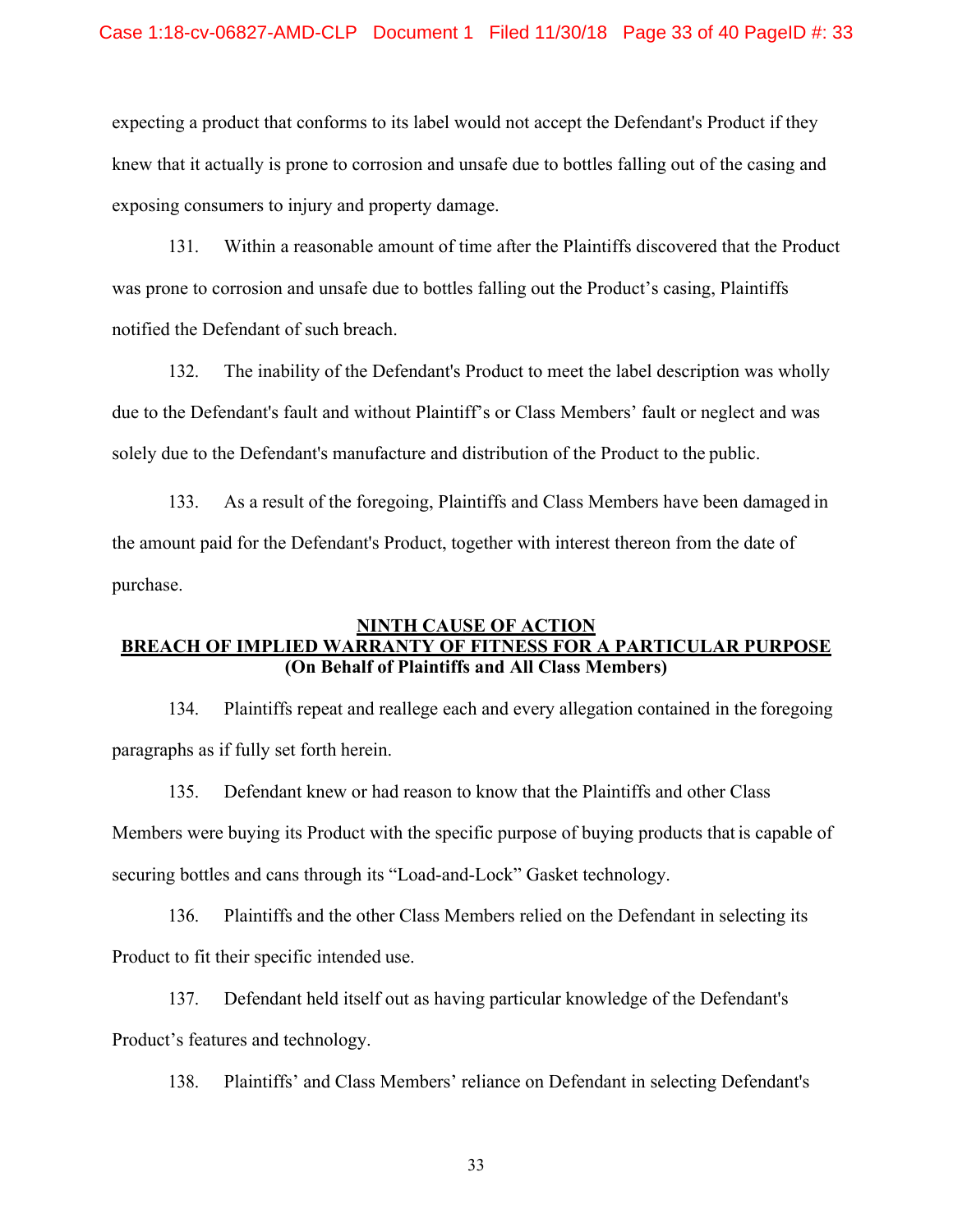Product to fit their particular purpose was reasonable given Defendant's claims and representations in its advertising, packaging and labeling concerning the Product's features and benefits.

139. Plaintiffs and the other Class Members' reliance on Defendant in selecting Defendant's Product to fit their particular use was reasonable given Defendant's particular knowledge of the Product it manufactures and distributes.

140. As a result of the foregoing, Plaintiffs and Class Members have been damaged in the amount paid for the Defendant's Product, together with interest thereon from the date of purchase.

## **TENTH CAUSE OF ACTION STRICT PRODUCTS LIABILITY- DEFECTIVE DESIGN (On Behalf of Plaintiffs and All Class Members)**

141. Plaintiffs repeat and reallege each and every allegation contained in the foregoing paragraphs as if fully set forth herein.

142. Defendant designs, manufacturers, formulates, packages, distributes, promotes, markets and/or sells a product purportedly designed to be capable of securing standard sized bottles and cans.

143. Consumers like the Plaintiffs use the Product in a reasonably foreseeable manner and without substantial change in the condition of the Product.

144. Defendant knows, or should know, that use of the Product in its intended manner would result in leaks, spills, corrosion, slippage and potential injury and property damage due to the shortcomings of its so-called "Load-and-Lock" Gasket technology.

145. Defendant's Product is defective in its design and unreasonably dangerous for consumers, particularly when consumers attempt to drink from bottles and cans in the normal course, and therefore are mislabeled because use of the Product exposes consumers to, among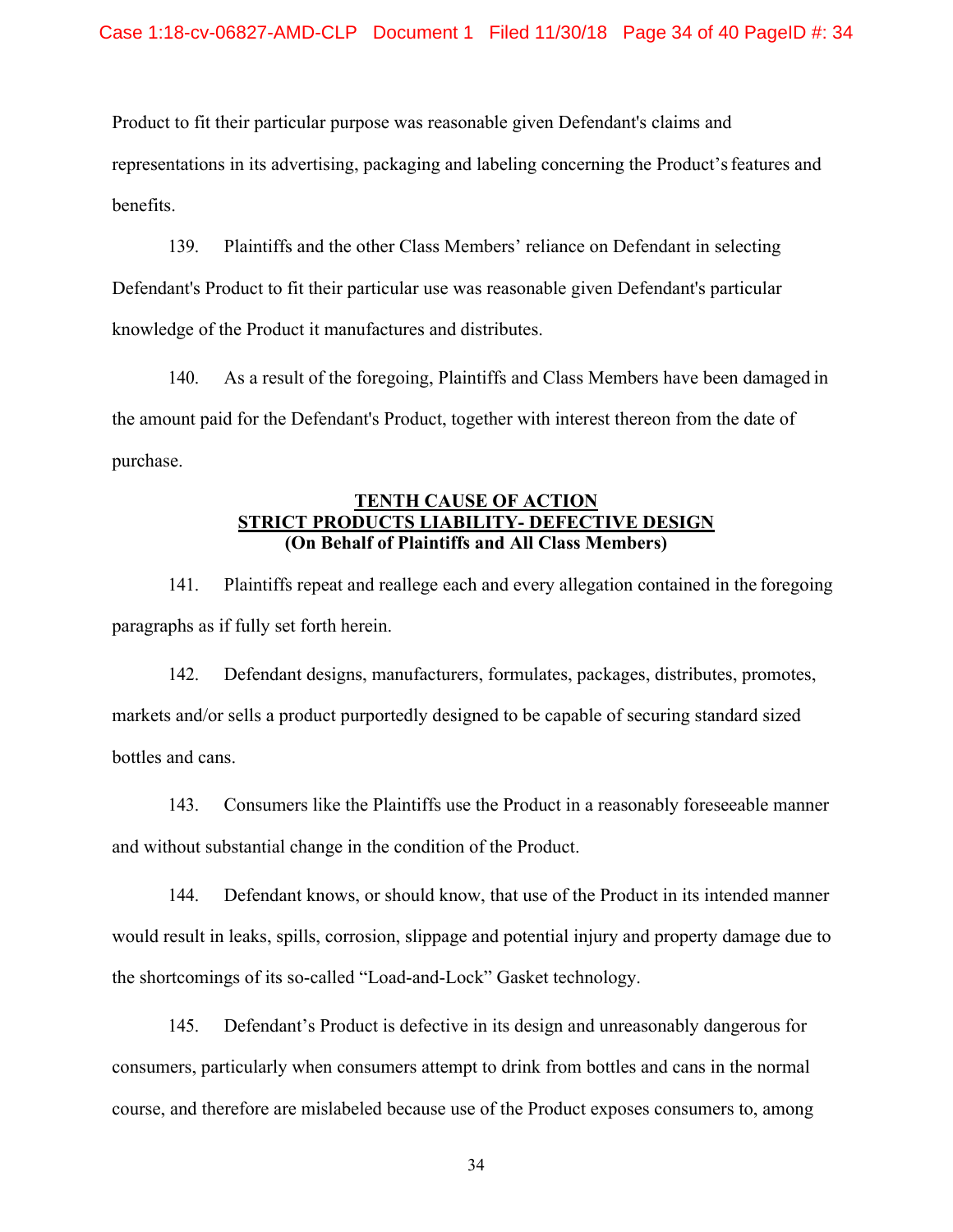other things, laceration, tooth breakage, facial injury, sickness, pain and suffering (including, without limitation, due to the ingestion of rust), not to mention property damage from the instability of bottles and cans.

- 146. At all times relevant to this action, including presently:
	- a. Defendant was aware of the potential for harm and property damage as a result of the intended use of its Product.
	- b. Defendant failed to design its product so that standard bottles and cans would be secure in the casing, and would not leak and/or corrode, thus exposing consumers to personal injury and property damage.
	- c. Defendant knew or should have known of appropriate redesigns, retrofits and/or modifications to protect against leaks, corrosion, can or bottle slippage, but negligently and/or consciously disregarded this knowledge and failed to redesign, modify and/or retrofit the Product.
	- d. Defendant represented to consumers and the general public that the Product was indeed capable of securing standard bottles and cans without causing harm or property damage.
	- e. At the time these representations were made, Defendant knew or should have known that its representations were false, misleading, and /or that there was no reasonable basis to believe that they were true.
	- f. The continued use of the Product continue to pose a significant threat to consumers.
	- g. Defendant has failed to provide adequate warnings of the known and foreseeable risk of the use of the Product.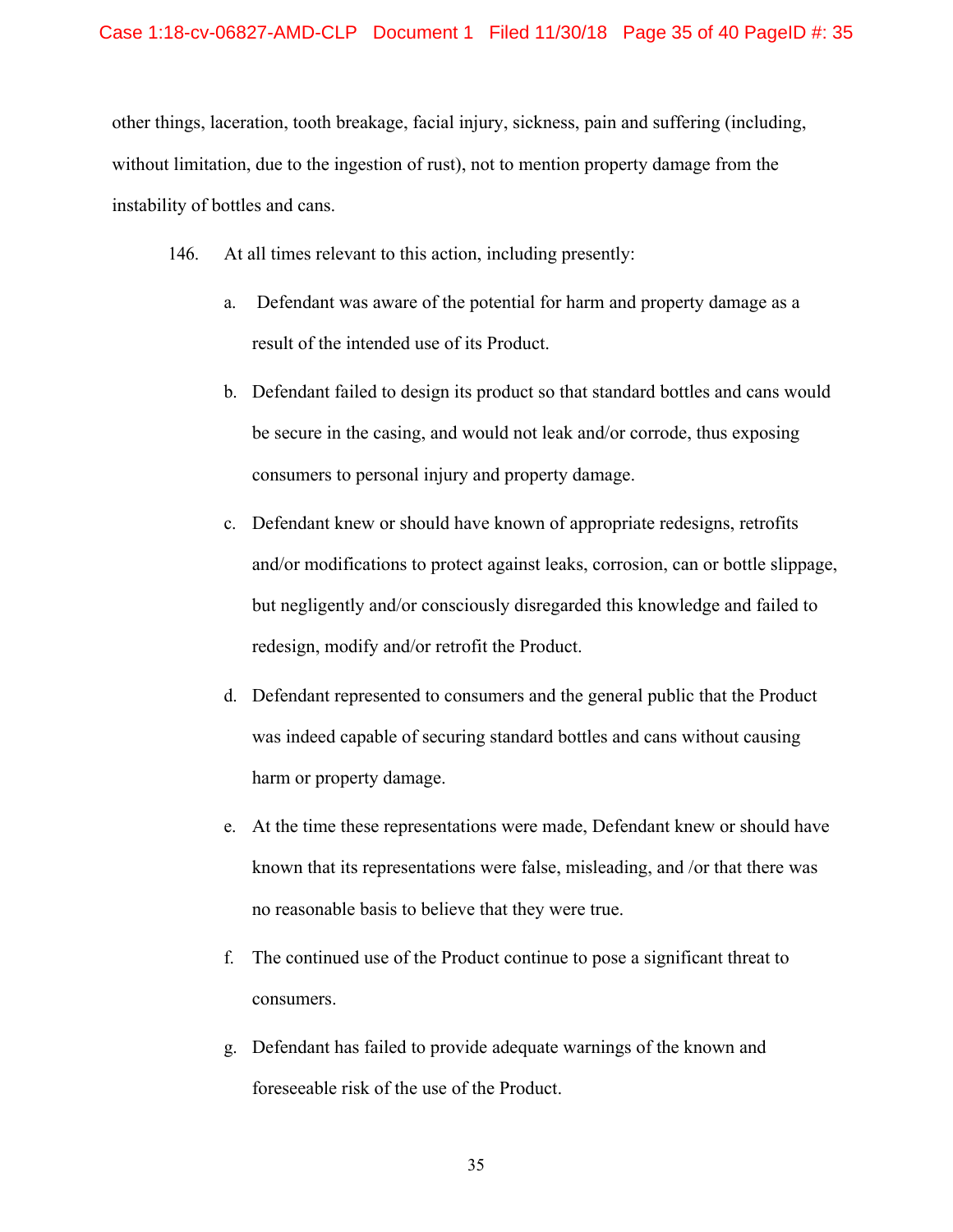h. Defendant failed to conduct adequate scientific studies to evaluate the safety of its product.

148. The above described defects in Defendant's Product existed when the Product left Defendant's possession, and still exist today.

149. Defendant's Product continues to be harmful to an extent beyond that which would be contemplated by the ordinary consumer, and/or the risk of harm to consumers continue to outweigh the cost to Defendant to reduce or eliminate the risk.

150. As a direct and proximate result of the defects alleged herein, certain of Plaintiffs and Class members will continue to be exposed to and actually sustain bodily injury and property damage.

151. Plaintiffs are informed, believe, and alleges that as a further direct and proximate result of the acts and omissions of Defendant alleged herein, Plaintiff and Class members will sustain increased costs and expenses due the use of the Product.

152. Defendant knows and is substantially certain that its alleged acts and omissions described above have caused or have the propensity to cause injury and damage, and that each of the omissions described herein were done knowingly, willfully, and with oppression, fraud and/or malice. Such conduct was further performed with the intent to induce reliance by a class of consumers, the public, and specifically, Plaintiffs who bought into Defendant's outdoor marketing scheme. Defendant profited significantly from its false representation in conscious disregard of the known risks to its consumers and Class members.

153. Defendant acted and continues to act maliciously, wantonly, recklessly and with conscious disregard of the known risks of injury to others, including Plaintiffs and Class members.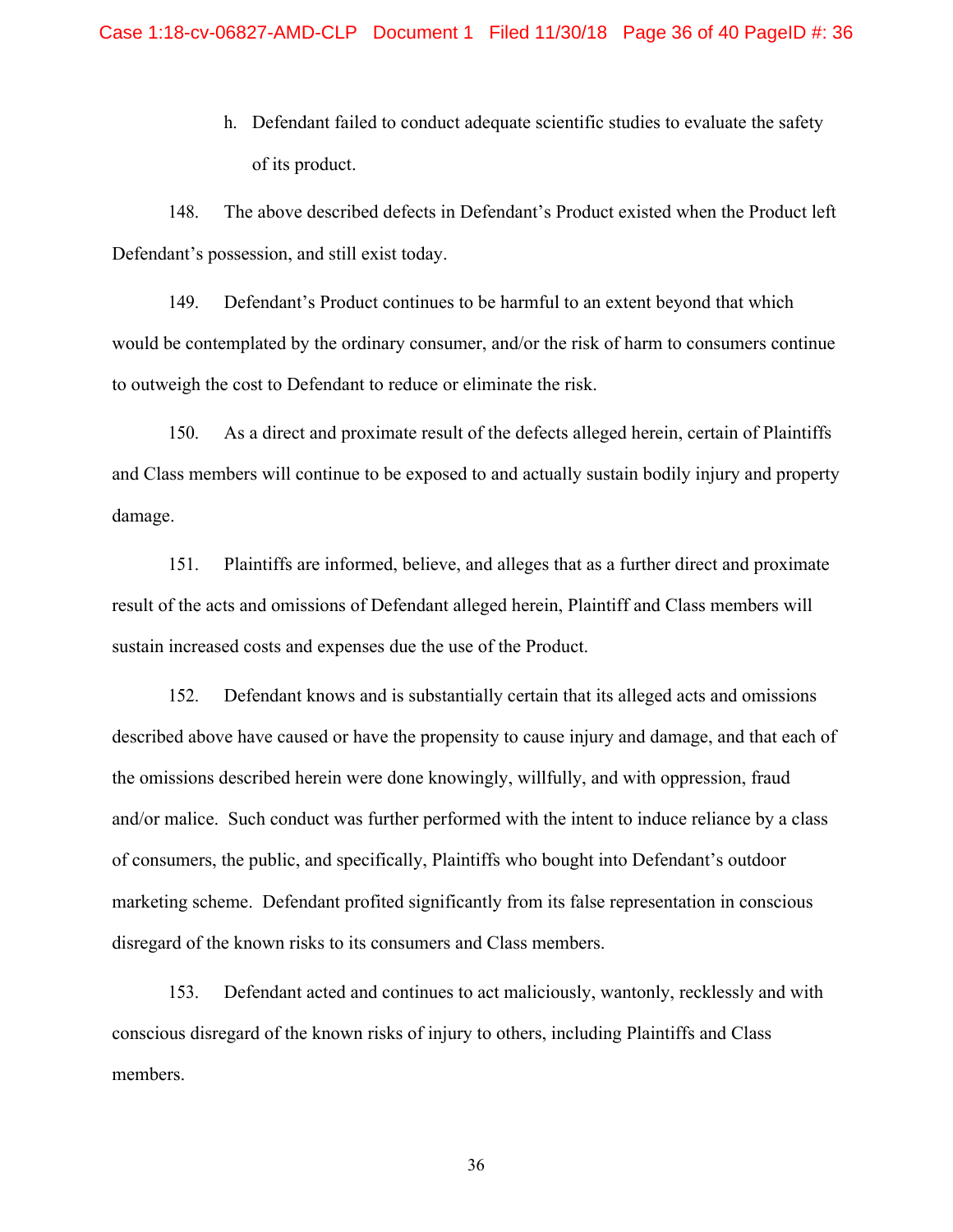## **ELEVENTH CAUSE OF ACTION STRICT PRODUCTS LIABILITY - FAILURE TO WARN (On Behalf of Plaintiffs and All Class Members)**

154. Plaintiffs repeat and reallege each and every allegation contained in the foregoing paragraphs as if fully set forth herein.

155. Defendant designs, manufactures, formulates, promotes, markets and/or distributes the Product.

156. Defendant knows that individuals or companies purchase and use the Product without inspection for defects.

157. Defendant is aware that the use of the Product purchased or otherwise acquired (directly or indirectly) from it would result in the Product being used and operated consistent with Defendant's representations.

158. Defendant is aware if its product's propensity for corrosion and leaks, and further aware of the risk of injury should the Product be used as intended, i.e., drinking from bottles and cans encased in the Product's defectively designed casing.

159. Defendant's Product is used by consumers in a reasonably foreseeable manner and without substantial change in the condition of the Product.

160. Despite the known and foreseeable risk of harm and property damage resulting from the use of the Product, Defendant fails to provide adequate warnings of, or take any other precautionary measures to eliminate or mitigate those hazards.

161. Defendant fails to adequately warn against the foreseeable misuses of its Product, including with respect to certain configurations of bottles and cans.

162. Defendant fails to describe such hazards or provide any precautionary statements regarding such hazards in the labeling or advertising of its Product.

163. As a direct and proximate result of Defendant's failure to warn of the hazards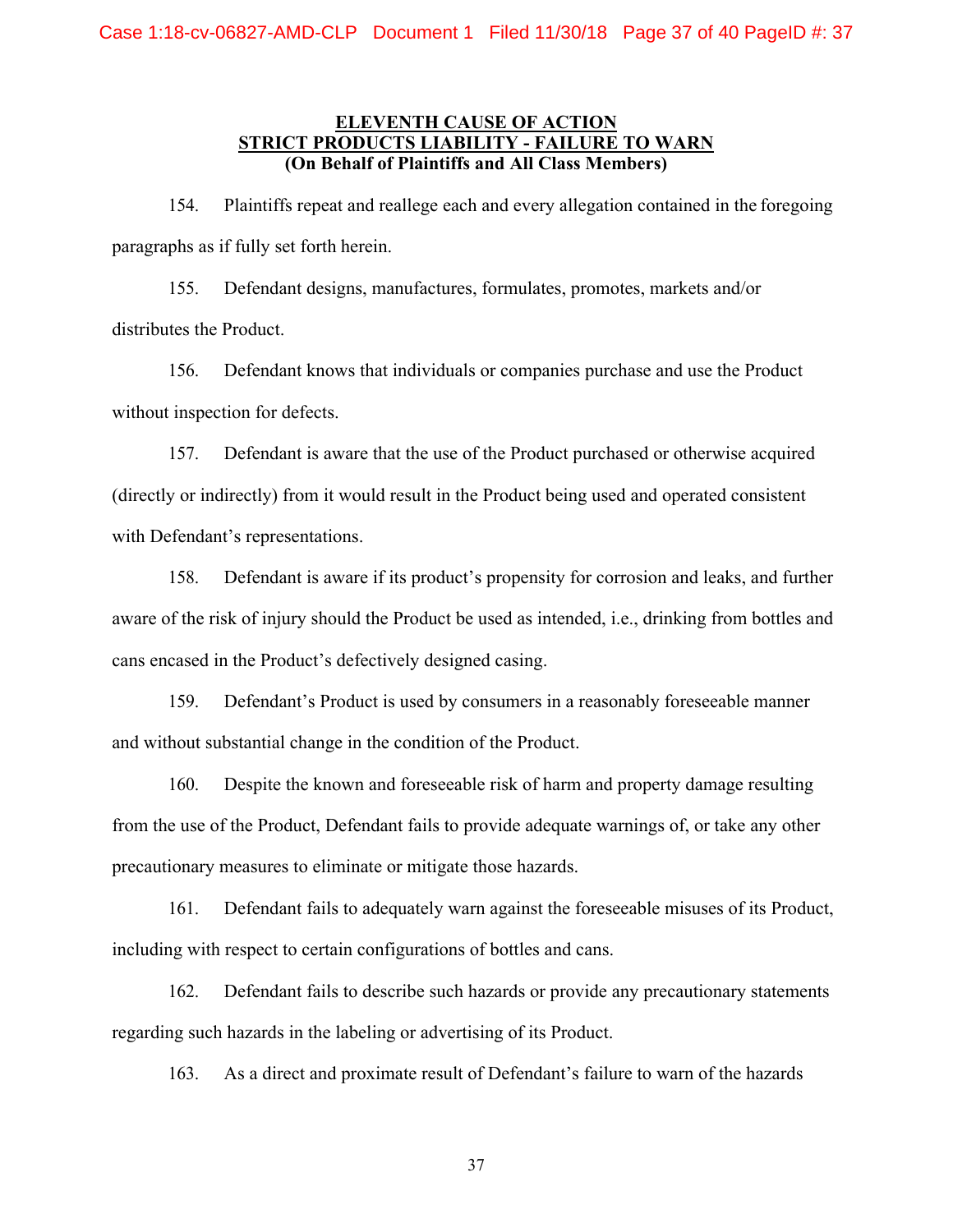posed by the use of the Product, Plaintiffs and Class members continue to be exposed to substantial and unreasonable risks of bodily harm and property damage.

164. As a direct and proximate result of the Defendant's acts and omissions as alleged herein, Plaintiffs and Class members will incur investigation, remediation, treatment and other costs associated with the use of the Product.

## **TWELFTH CAUSE OF ACTION STRICT LIABILITY MISREPRESENTATION**  (On Behalf of Plaintiffs and All Class Members)

165. Plaintiffs repeat and reallege each and every allegation contained in the foregoing paragraphs as if fully set forth herein.

166. Defendant made representations of facts and omissions to Plaintiffs and All Class Members, which are more fully set forth in the preceding paragraphs of the Complaint, on its own personal knowledge under circumstances in which it necessarily ought to have known the truth or untruth of the statements.

167. The Plaintiffs and All Class Members had an economic interest in the transaction. Specifically, they paid an inflated purchase price for the Product.

168. The representations the Defendant made were false.

169. The Plaintiffs and All Class Members believed the misrepresentations Defendant made and relied on them to their detriment.

170. The Plaintiffs request the Court to order that the Defendant reimburses Plaintiffs and All Class Members for their damages.

171. The Plaintiffs also requests that the Court award punitive damages.

# **THIRTEENTH CAUSE OF ACTION NEGLIGENT MISREPRESENTATION**  (On Behalf of Plaintiffs and All Class Members)

179. Plaintiffs repeat and reallege each and every allegation contained in the foregoing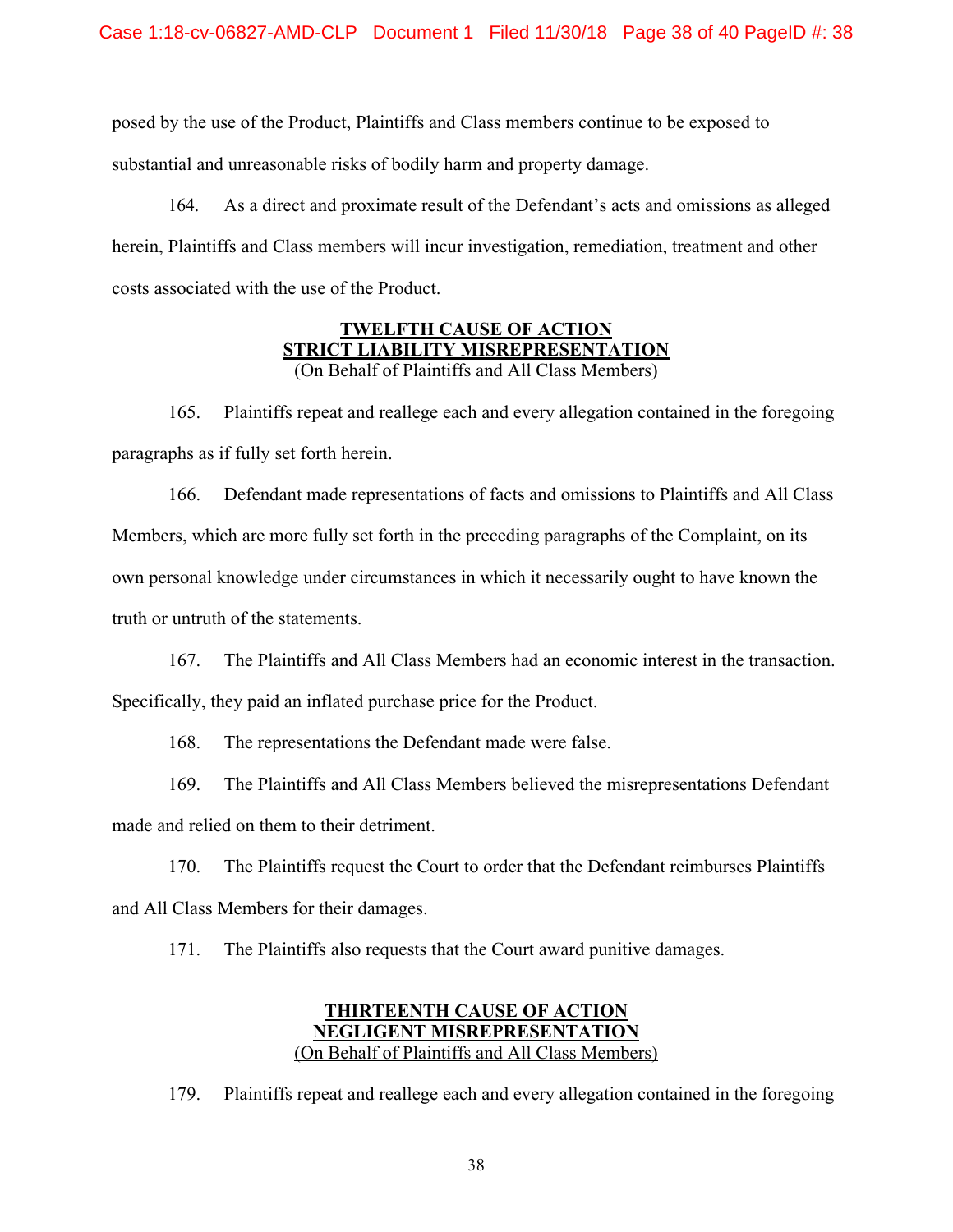paragraphs as if fully set forth herein.

180. Defendant had a duty of care to the Plaintiffs and All Class Members.

181. Defendant made representations of facts and omissions to Plaintiffs and All Class Members, which are more fully set forth in the preceding paragraphs of the Complaint.

182. The representations the Defendant made were false.

183. The Plaintiffs and All Class Members believed the misrepresentations Defendant made and relied on them to their detriment.

184. The Defendant was negligent in its representation because it failed to exercise ordinary care, failed to exercise the care usually exercised by person ordinary intelligence and prudence, lacked reasonable care in ascertaining the facts, and/or made the representation without the skill or competence required in their business.

185. The Plaintiffs request the Court to order that the Defendant reimburses Plaintiffs and All Class Members for their damages.

186. The Plaintiffs also requests that the Court award punitive damages.

#### **JURY DEMAND**

Plaintiffs demand a trial by jury on all issues.

**WHEREFORE**, Plaintiffs, on behalf of themselves and the Class, pray for judgment as follows:

- (a) Declaring this action to be a proper class action and certifying Plaintiffs as the representative of the Class under Rule 23 of the FRCP;
- (b) Entering preliminary and permanent injunctive relief against Defendant, directing Defendant to correct its practices and to comply with consumer protection statutes nationwide, including New York and Wisconsin consumer protection laws;
- (c) Awarding monetary damages, including treble damages;
- (d) Awarding punitive damages;